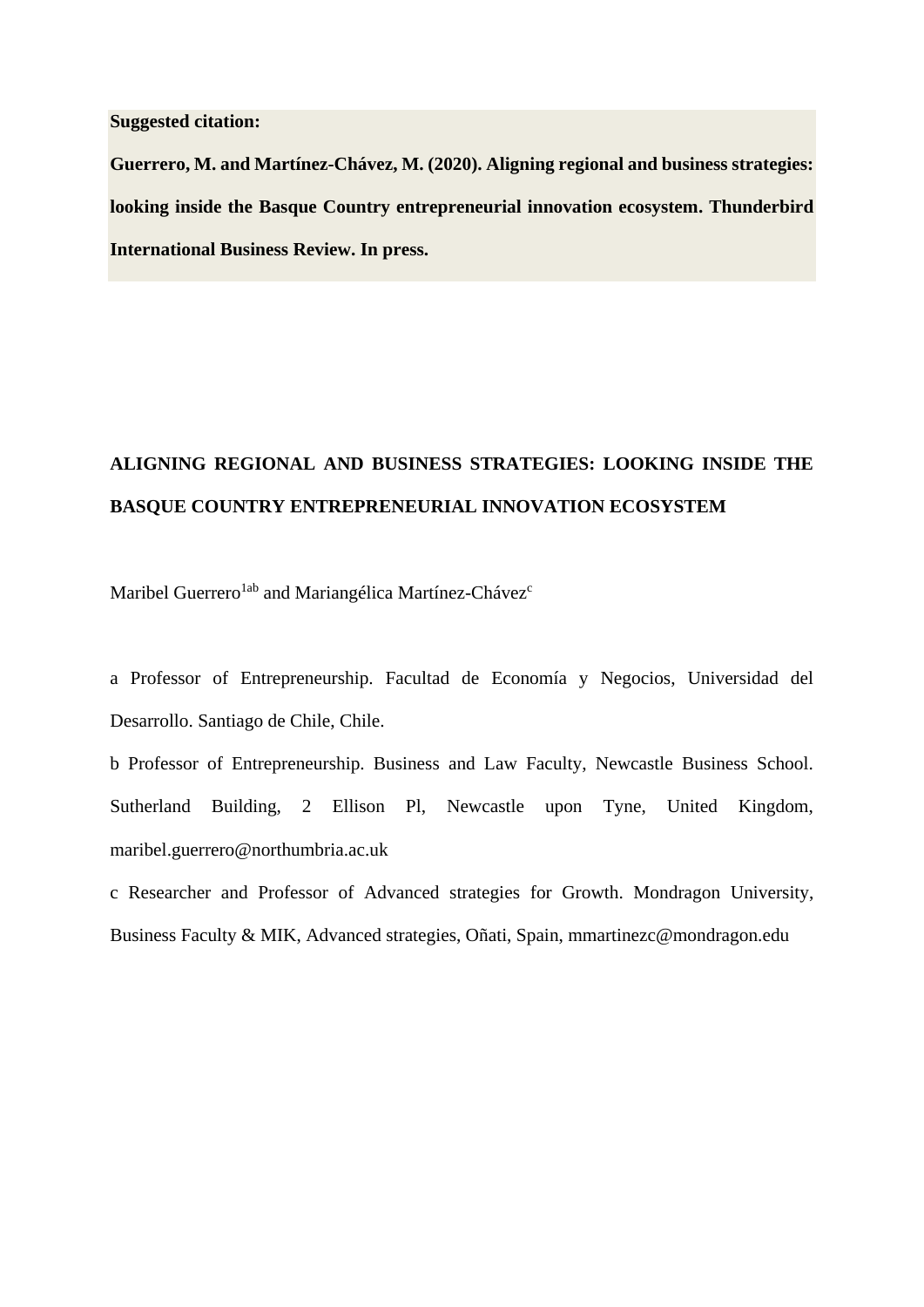# **Executive summary**

The current socio-economic scenarios have generated several challenges for any organisation. Regional authorities have designed policies that combine supply-demand needs and innovative entrepreneurship programs. The alignment between regional and business strategies has become critical to ensure the necessary resources, skills and capabilities in the region. This paper analyses the alignment of regional strategies (entrepreneurial innovation ecosystems) and business strategies (development of new entrepreneurial innovations). By adopting mixed theoretical approaches, we proposed a conceptual model to understand the role of institutional strategies on the definition of business strategies. Given the nature of this study, our methodological design combines a case study approach and an action research approach. Our results provide insights into the positive outcomes generated when regional strategies and business strategies are aligned.

**Keywords:** institutional economics; entrepreneurial innovation ecosystems; open innovation; corporate entrepreneurship; Basque Country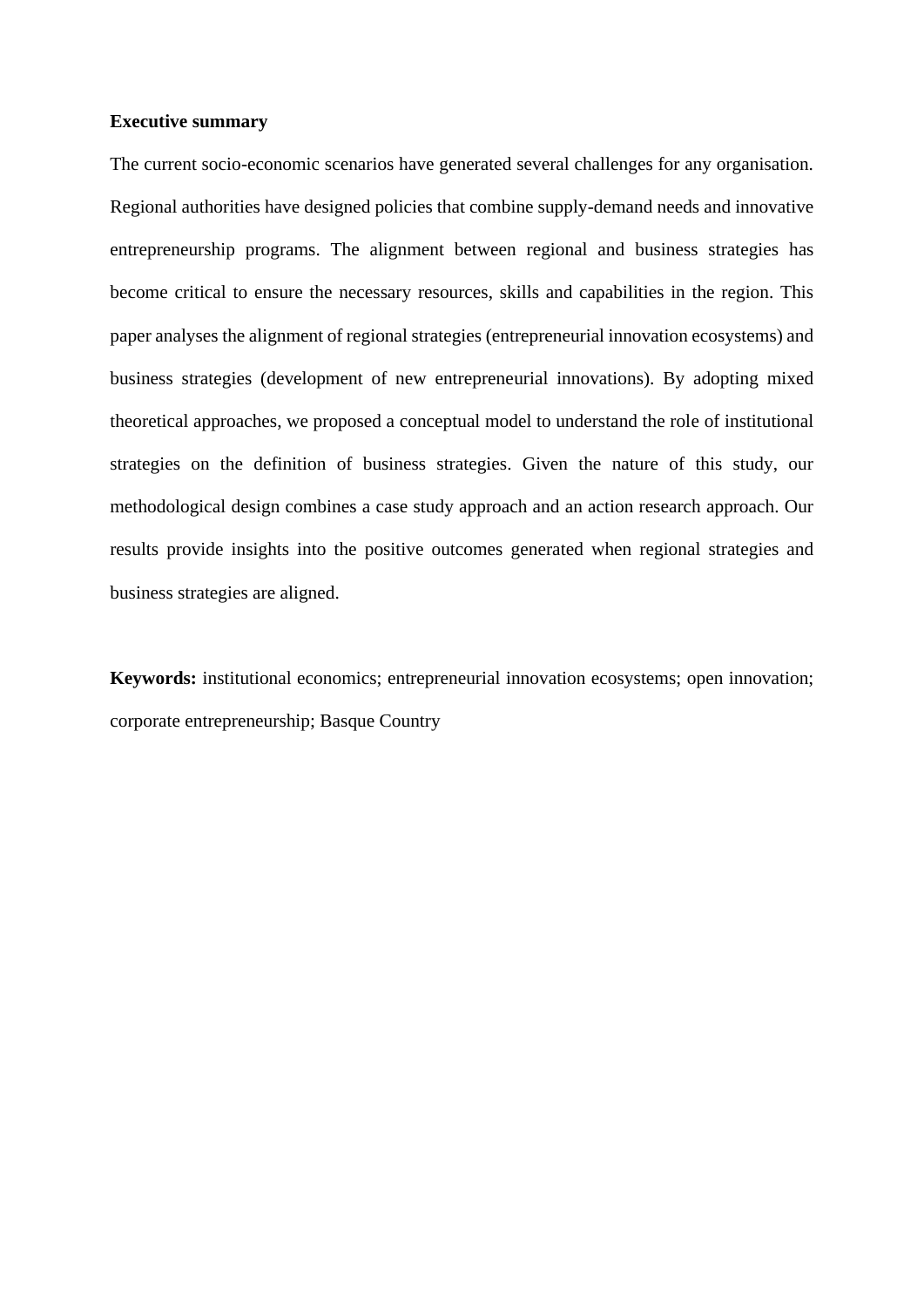# **1. Introduction**

The current social and economic scenarios have generated several challenges for any organisation located across the globe. Several authors have recognised that we currently were embroiled in uncertain times (Stiglitz, 2010; Soros, 2008). In Europe, a good example is the allocation of public resources on mechanisms for stabilising the economy, kick-starting growth, and tackling systemic risks. This allocation strategy holds particular significance when the business density in European countries is integrated by small and medium-sized enterprises (SMEs) that contribute 66.5% of employment and 57.8% of the gross added value generated by the private sector (Foray et al., 2012). In this vein, it is essential to acknowledge the critical role played by SMEs on entrepreneurship, innovation, employment and economic growth. Therefore, the entry, the exit and survival rates are strongly related to the quality of environmental conditions (Porter, 1980; Urbano et al., 2019b).

Both policymakers and academics have paid attention to the ecosystem conditions that encourage entrepreneurial innovations and high-potential entrepreneurship (Guerrero and Urbano, 2019). In the European context, policymakers have encouraged the smart specialisation on sectors/technologies as a strategy to be competitive and entrepreneurial (Foray et al., 2012; McCann and Ortega-Argilés, 2011), and configure entrepreneurial innovation ecosystems (Autio et al., 2016; Acs et al., 2017). In this vein, several academics have provided insights about how authorities design policies by combining mechanisms that support supply-demand needs and by configuring the most favourable conditions to boost innovative entrepreneurship (Foray et al., 2012; Autio et al., 2016; Guerrero et al., 2019a). During the last five years, the entrepreneurship literature has focused on the elements that integrate entrepreneurial innovation ecosystems (Acs et al., 2017), as well as on the contribution of diversity in entrepreneurship across contexts (Urbano et al., 2019). However, little is known about the way policymakers'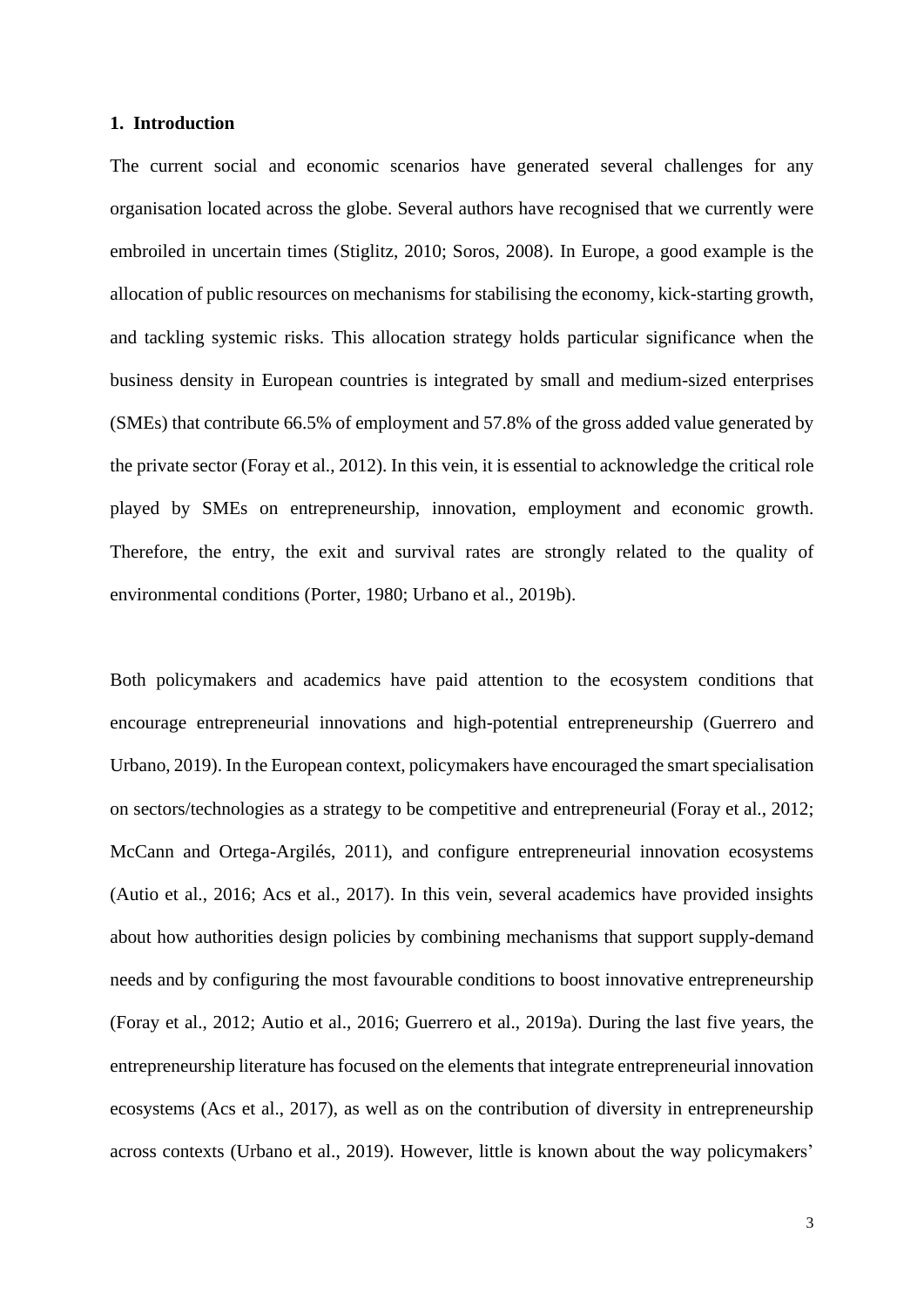strategies and organisations' strategies are aligned, as well as about the required regional and organisational capabilities (Carayannis and Campbell, 2009, 2015; Leydesdorff, 2012; Guerrero et al., 2017, 2019c).

This paper analyses the alignment of regional strategies (entrepreneurial innovation ecosystems) and business strategies (development of new entrepreneurial innovations). By adopting mixed theoretical approaches, we proposed a conceptual model to understand the role of institutional strategies (North, 1990; Acs et al., 2017) on the definition of business strategies such as open innovation (Chesbrough, 2003) or corporate entrepreneurship perspectives (Antonic and Hisrich, 2001). Given the nature of this study, our methodological design consists of two phases: (i) a case study methodology (Yin, 1984; Eisenhardt, 1989); and (ii) an action research methodology (Greenwood and Levin, 1998). Two levels of analysis integrate our research setting: at the regional level is the Basque Country (Spain), and at the business-level is the spin-off created by two SMEs located in the Basque Country. According to De Otazu and Díaz (2008), the Basque Country has been identified as an innovative, risk-taking and entrepreneurial region throughout history. The Basque entrepreneurial ecosystem is characterised by an entrepreneurial mindset, the ability to identify opportunities, supporting infrastructure, a record for attracting talent/investors and conditions to access to international markets (Porter et al., 2012). Given these characteristics, in the recent financial crisis, the Basque Country had one of the lowest unemployment rates in Spain (Orkestra, 2013; SPRI, 2012). Our results provide insights into the positive outcomes generated when regional strategies and business strategies are aligned.

The paper is organised as follows: Section 2 introduces the theoretical framework. Section 3 describes the methodology used in the study. Section 4 addresses the results obtained in this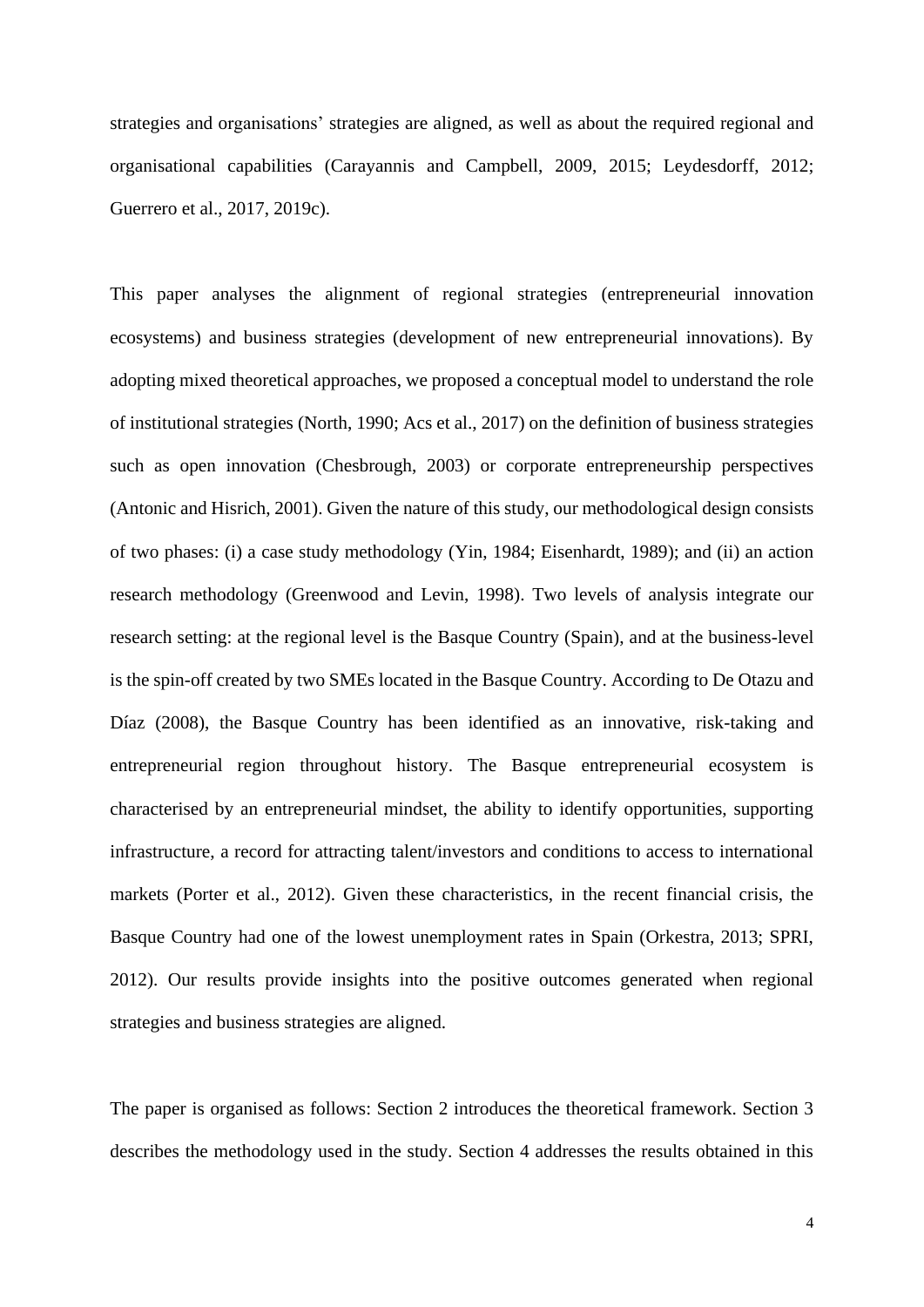exploratory study. Section 5 discusses the findings in light of previous studies. Section 6 shows the implications for decision-makers and introduces further research.

# **2. Theoretical framework**

## **2.1. Regional strategies and entrepreneurship ecosystems**

In this manuscript, regional strategies are understood as the planning of actions/activities developed/implemented by regional governments to achieve their expected goals or satisfy the specific needs of the region (Blackburn, 2016). Institutions are the pillar of any regional strategy. This section explores the influence of institutions on the emergence of regional strategies as well as the influence of institutions on the configuration of entrepreneurship ecosystems.

# **2.1.1. An institutional perspective**

According to North (2005), institutions are the driving forces behind social and economic development. Entrepreneurship literature recognises the role of institutions fostering entrepreneurial activity and producing an impact on the development of a region (Urbano et al., 2019a). Institutions are defined as "the rules of the game in a society" or, "the constraints that shape human interaction" (North, 1990:3). In this vein, there are formal institutions (laws, norms, regulations) and informal institutions (attitudes, values, culture). By adopting an institutional approach, it is possible to understand the conditional factors that influence entrepreneurial activity, as well as that shape entrepreneurial ecosystems in each region (Aidis et al., 2008; Audretsch and Keilbach, 2004; Guerrero and Urbano, 2011; Urbano et al., 2019b; Guerrero and Santamaria, 2020). Any entrepreneurial activity involves the perception of opportunities (Liñán et al., 2011; Guerrero et al., 2011), and channels which allow individuals/organisations to access the resources they need to carry out that innovative or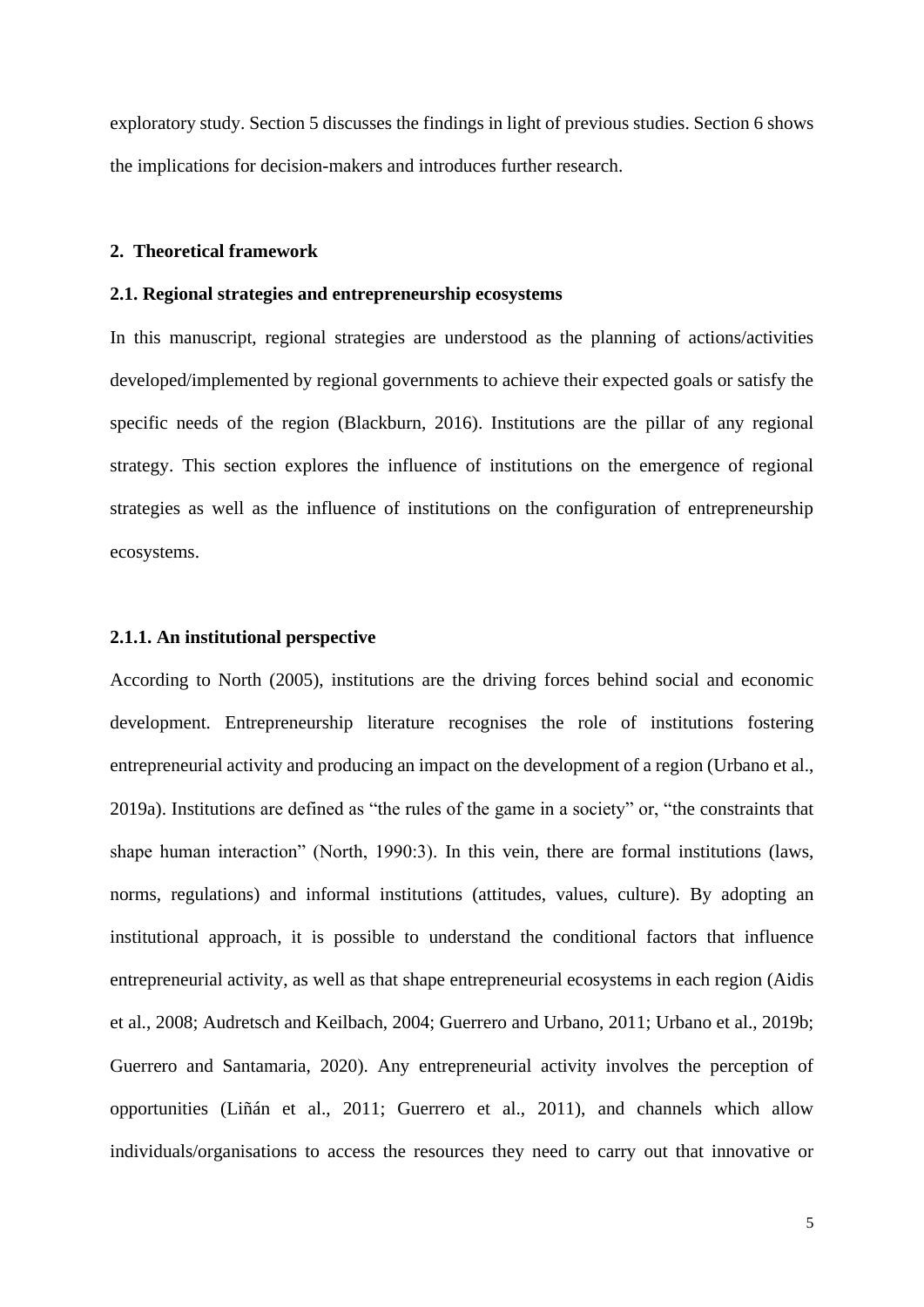productive action (Baumol, 1990). According to Welter (2012), the environmental conditions that directly influence the individuals' intentions/actions are *regulations* (market, commercial, financial), *norms* (accepted values, behaviours and social standards) and *cultural-cognitive rules* (which represent how things are done).

By focusing on regulations, policymakers from advanced economies have experienced a gradual shift away from a "managed economy" towards an "entrepreneurial society" which reflects possible productive and social transformation through entrepreneurship (Audretsch, 2007). Consequently, governments have allocated public resources in the design/implementation of several strategies, policies and programs to promote regional growth efficiently via innovation and entrepreneurship (Guerrero and Urbano, 2019). The regional smart specialisation strategies promoted in the European Union during the last years is an example of aligning regional capabilities and regional priorities (Foray et al., 2012). The government initiatives for fostering entrepreneurship and innovation (European Commission, 2010; Europe 2020 Strategy) have also contributed to the development of entrepreneurship ecosystems' elements, as well as the interconnection among actors involved in the regional system (Cohen, 2006; Isenberg, 2010; Autio et al., 2016; Acs et al., 2017; Urbano et al., 2019a, 2019b).

#### **2.1.2. An eco-system perspective**

An ecosystem (ecological system) comprises a biotic community, its physical environment, and all the interactions possible in the complex of living and non-living components (Tansley, 1935). Moore (1993) translated this concept into the management field as a metaphor for positioning the significance of relationships and interaction among suppliers, investors and customers for developing business activities. Then, Isenberg (2010) introduced this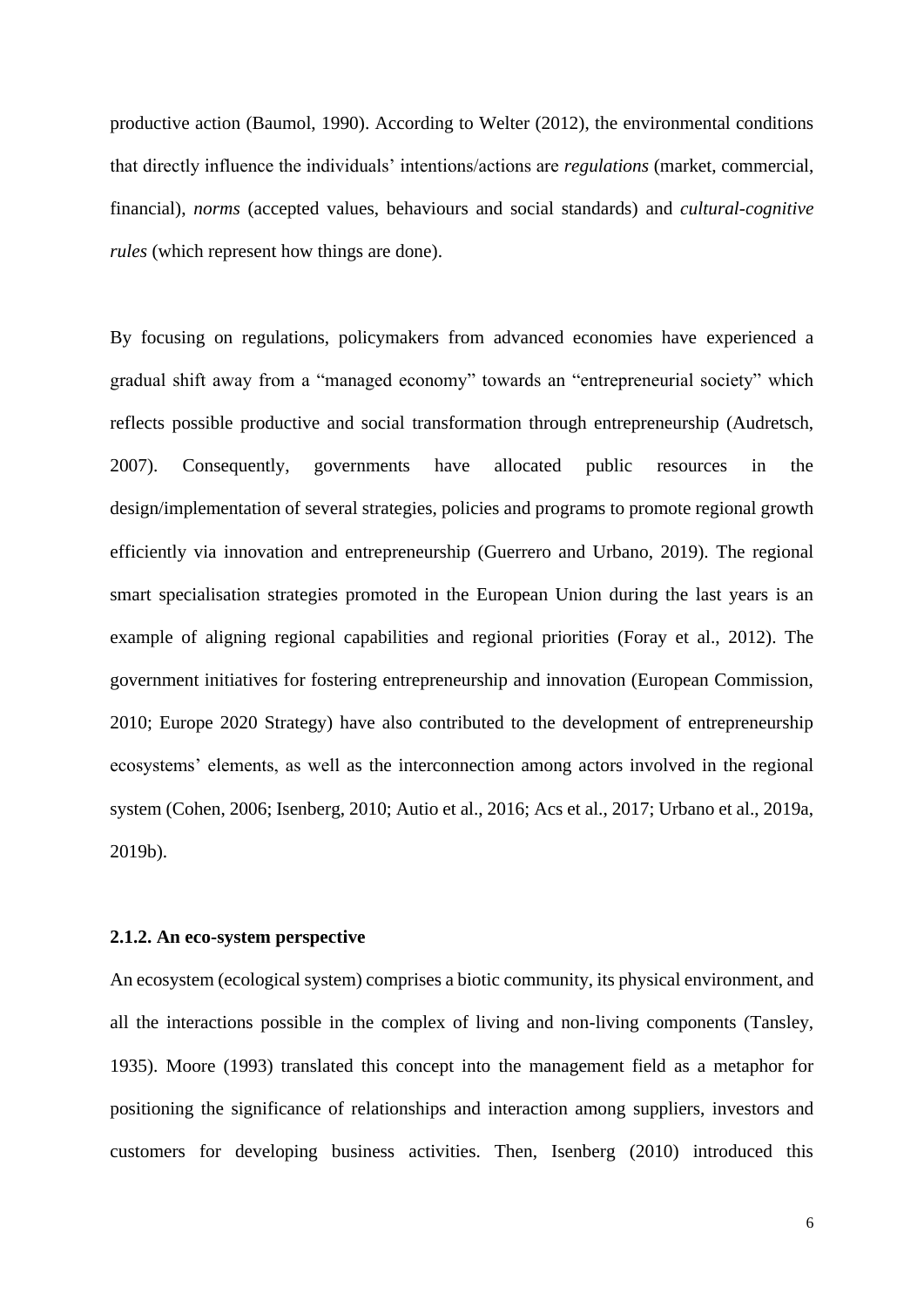terminology into non-academic entrepreneurship audiences. Even though there is no consensus about the entrepreneurship ecosystem definition, previous studies have some conceptual agreements such as the interdependent relationships between different entrepreneurial actors that support entrepreneurial activities (Acs et al., 2017; Brown and Mason, 2017). According to Mason and Brown (2014, p.5), an entrepreneurial ecosystem could be understood as "a set of interconnected entrepreneurial actors (potential and existing), entrepreneurial organisations (firms, venture capitalists, business angels, banks), institutions (universities, public sector agencies, financial bodies) and entrepreneurial processes (business birth rate, high growth firms, serial entrepreneurs, entrepreneurial ambition) which formally and informally coalesce to connect, mediate and govern the performance within the local entrepreneurial environment" (p.5).

Based on this definition, Stam (2015) proposes a model that includes institutional arrangements (formal institutions, culture and networks), resource endowment components (the physical infrastructure, finance, leadership, talent, knowledge, intermediate services and demand elements), and the outputs (new value creation and captured by productive entrepreneurship). By analysing the accumulation of knowledge about the ecosystems' elements, Cao and Shi (2020) argue that three logic constructs integrate regional entrepreneurship ecosystems: the interaction logic that emphasises the importance of structures and interactions among these structures (infrastructures, networks); the resource logic that underlines the allocation of resources and outcomes (the need, the access, the allocation); and the governance logic that recognises the necessity of system- and agent-driven perspectives to unlock entrepreneurshipdriven economic growth (design, implementation, agents, governance). Following these perspectives, the design and implementation of regional strategies are aligned to the proposed model of Stam (2015), the constructs proposed by Cao and Shi (2020) as well as to the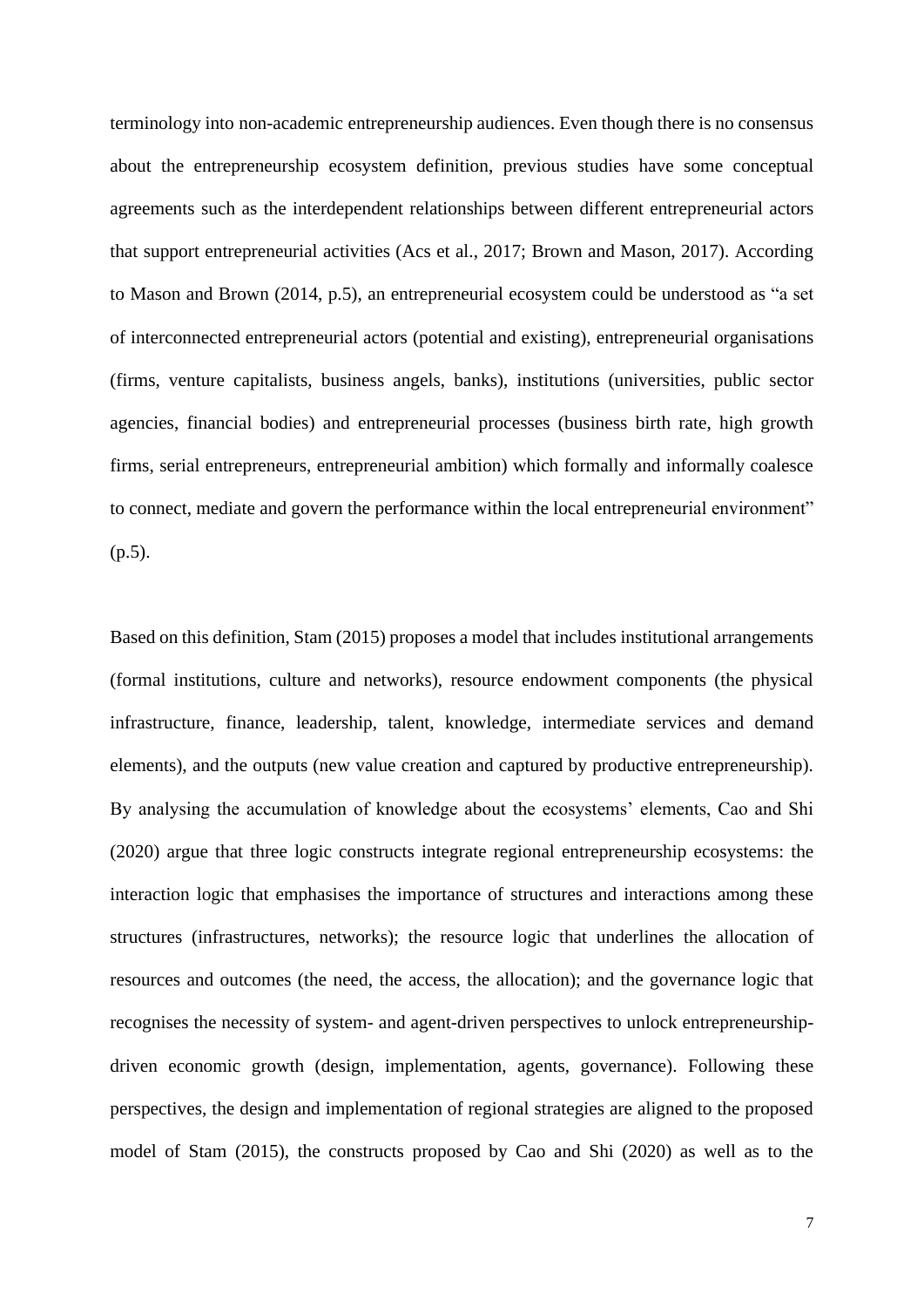evolutionary stages of entrepreneurial ecosystems (Cantner et al., 2020). The literature has provided the foundations at the macro-level perspective which involves actions, strategies and contributions at the country or regional level. However, the micro-level perspective implies an in-depth analysis about how these general actions, strategies and contributions are made possible by the design of specific actions and strategies of business actors.

# **2.2. Business strategies and entrepreneurial innovations**

In this manuscript, business strategies are understood as the fundamental characteristics of the match that a new/established organisation achieves among its resources, its capabilities, and the opportunities/threats in its internal/external environment that will enable it to achieve their goals/objectives (Chrisman et al., 1988; p. 414). Environmental conditions are crucial for designing/implementing business strategies, particularly if regional strategies represent new business opportunities or access to resources for enterprises. This section analyses the definition/implementation of business strategies based on the influence of regional strategies, institutions and ecosystems' elements.

# **2.2.1 An open innovation perspective**

Entrepreneurial innovations occur as a result of interaction among different players (Von Hippel, 2009; Autio et al., 2014; Guerrero & Urbano, 2019). On the one hand, by the influence of uncertain environmental conditions, SMEs are not able to generate, manage and transfer knowledge/technologies. In these scenarios, an open innovation strategy allows small and medium-sized organisations to share risks/resources, develop entrepreneurial innovations, and capture value (Chesbrough, 2003; Gassmann et al., 2010; Guerrero & Urbano, 2019). In this vein, an open innovation strategy represents the ability of SMEs to collaborate with different agents involved in the regional entrepreneurial ecosystem (Chesbrough, 2006; Autio et al.,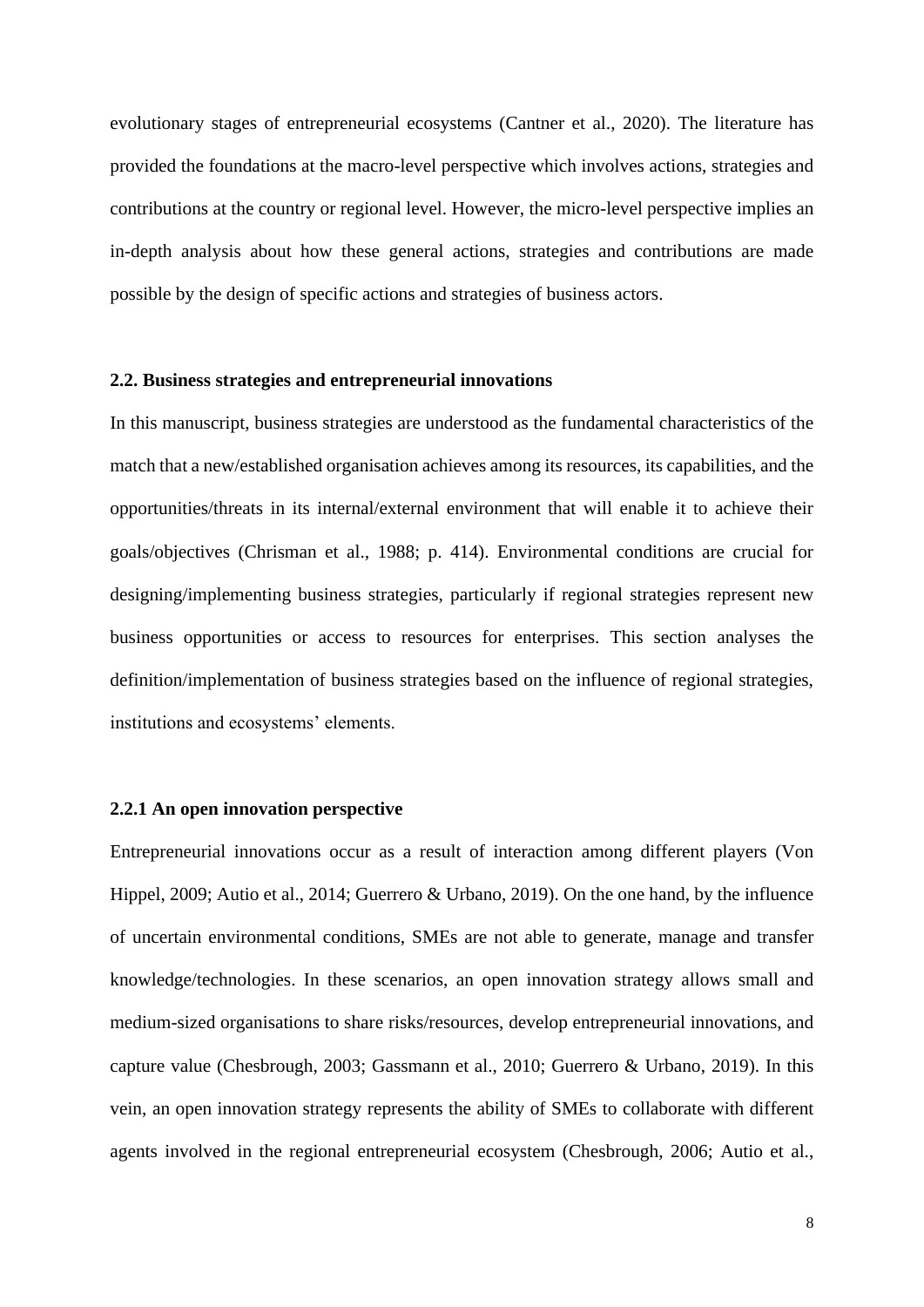2014). On the other hand, regional strategies may positively influence the sensing, seizing and transformation capabilities of new/established businesses (Teece, 2012). We assume that the alignment of open innovation strategies to the regional strategies allows the exploration of new entrepreneurial and innovation opportunities (sensing), the access to resources and capabilities required to exploit these opportunities from partners (i.e., universities, scientific centres, industries, public infrastructures and financial agents) involved in the entrepreneurial innovation ecosystem (seizing), and the reconfiguration of business models based on the new entrepreneurial innovation (transformation).

Under the open innovation perspective, there is a higher probability of achieving the goals/objectives of both regional strategies from governments and business strategies from new/established business (Chesbrough and Crowther, 2006; Van de Vrande et al., 2009). Consequently, open innovation collaboration among actors enrolled in the entrepreneurial innovation ecosystem may generate externalities as regional capabilities that allow spillover effects as well as profitable outcomes (Autio et al., 2014).

# **2.2.2 A corporate entrepreneurship perspective**

Corporate entrepreneurship represents the development of new entrepreneurial initiatives (i.e., the creation of corporate ventures under the organisational umbrella) as well as new entrepreneurial strategies (i.e., strategic entrepreneurship like the entry into new markets with new products/services) carried out by existing organisations to sustain competitive advantage (Antoncic and Hisrich, 20013; Burgelman, 1983; Covin and Miles, 1999; Guth and Ginsberg, 1990; Kuratko and Audretsch, 2013). In this vein, corporate entrepreneurship literature has found diversity in business strategies such as diversification (Burgelman, 1983), internal/external innovation processes (Guth and Ginsberg, 1990), the development of new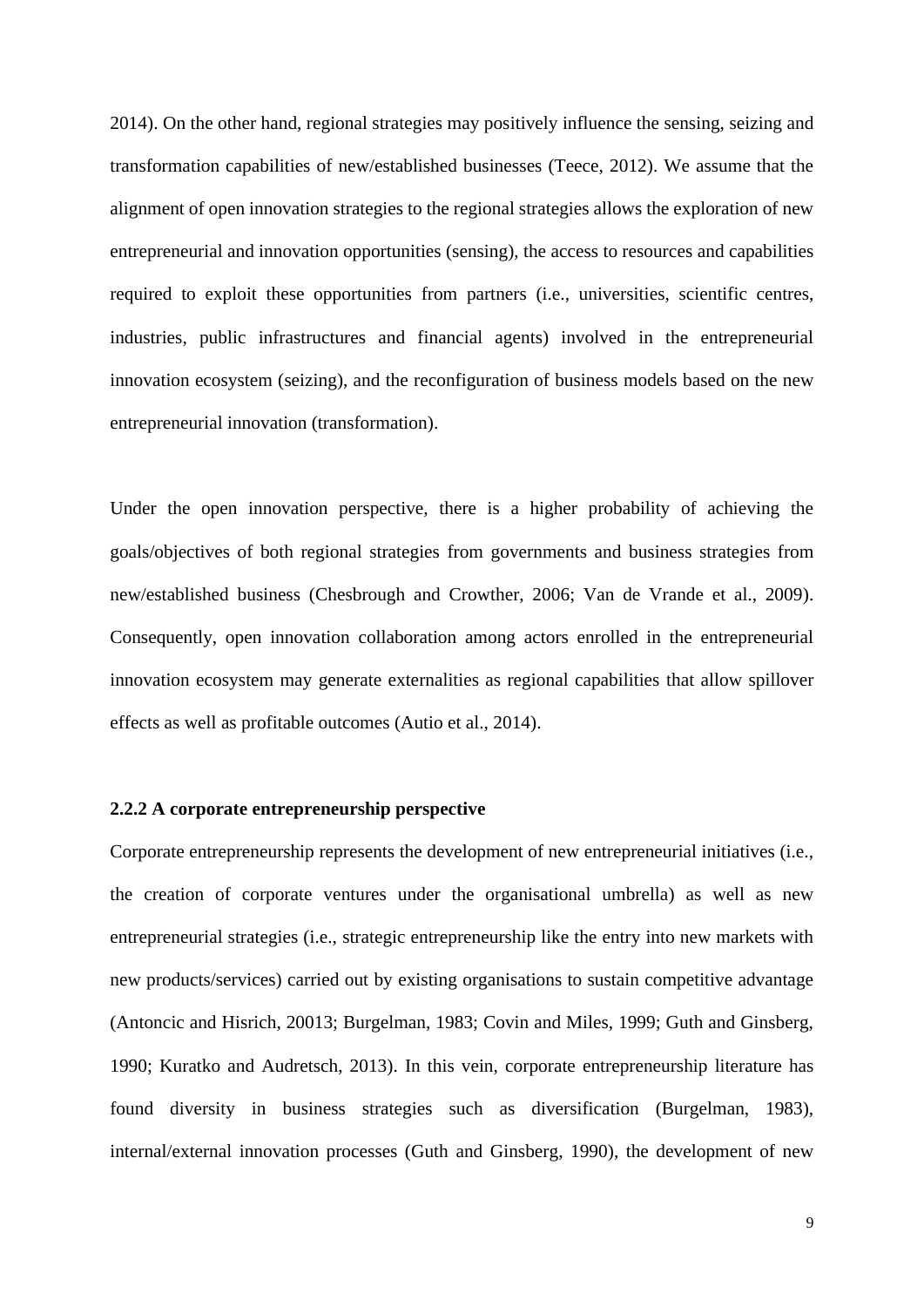products, new processes and administrative innovations (Covin and Miles, 1999), as well as the creation of ventures (spin-offs/start-ups) (Guerrero and Peña, 2013, 2019; Díaz et al., 2015). As with any business strategy, corporate entrepreneurship will be highly influenced by external environmental conditions and internal resources/capabilities (Antoncic and Hisrich, 20013). Therefore, new/established firms located in regions characterised by favourable conditions towards entrepreneurship and innovation are more likely to develop corporate entrepreneurship initiatives (Bosma et al., 2013). The most favourable regional strategies for entrepreneurial innovation may significantly influence the re-definition of SMEs' corporate entrepreneurship strategies. It implies the development of entrepreneurial innovations aligned to the strategic priorities/objectives defined into regional policies, programs or initiatives. Consequently, at the organisational level, SMEs may develop an entrepreneurial culture as well as achieve a sustained competitive advantage (Bosma et al., 2013; Guerrero et al., 2019b). At the regional level, corporate entrepreneurship practices generate value added to the customer, increase competitiveness and economic growth (Antoncic and Hisrich, 2003M; Wennekers et al., 2008).

#### **2.3. Proposed conceptual model**

Adopting the theoretical basis of institutional economics (North, 1990), entrepreneurial ecosystems (Acs et al., 2017; Stam, 2015), open innovation (Chesbrough, 2003), and corporate entrepreneurship (Antonic ana Hisrich, 2001), Figure 1 shows the proposed conceptual framework.

---- Insert Figure 1 adobe here ---

First, at the macro-level, the conceptual model helps us to explain how governments design regional strategies (actions, activities, allocation of resources, and goals) based on the priorities and the current institutional conditions. Directly or indirectly, these regional strategies will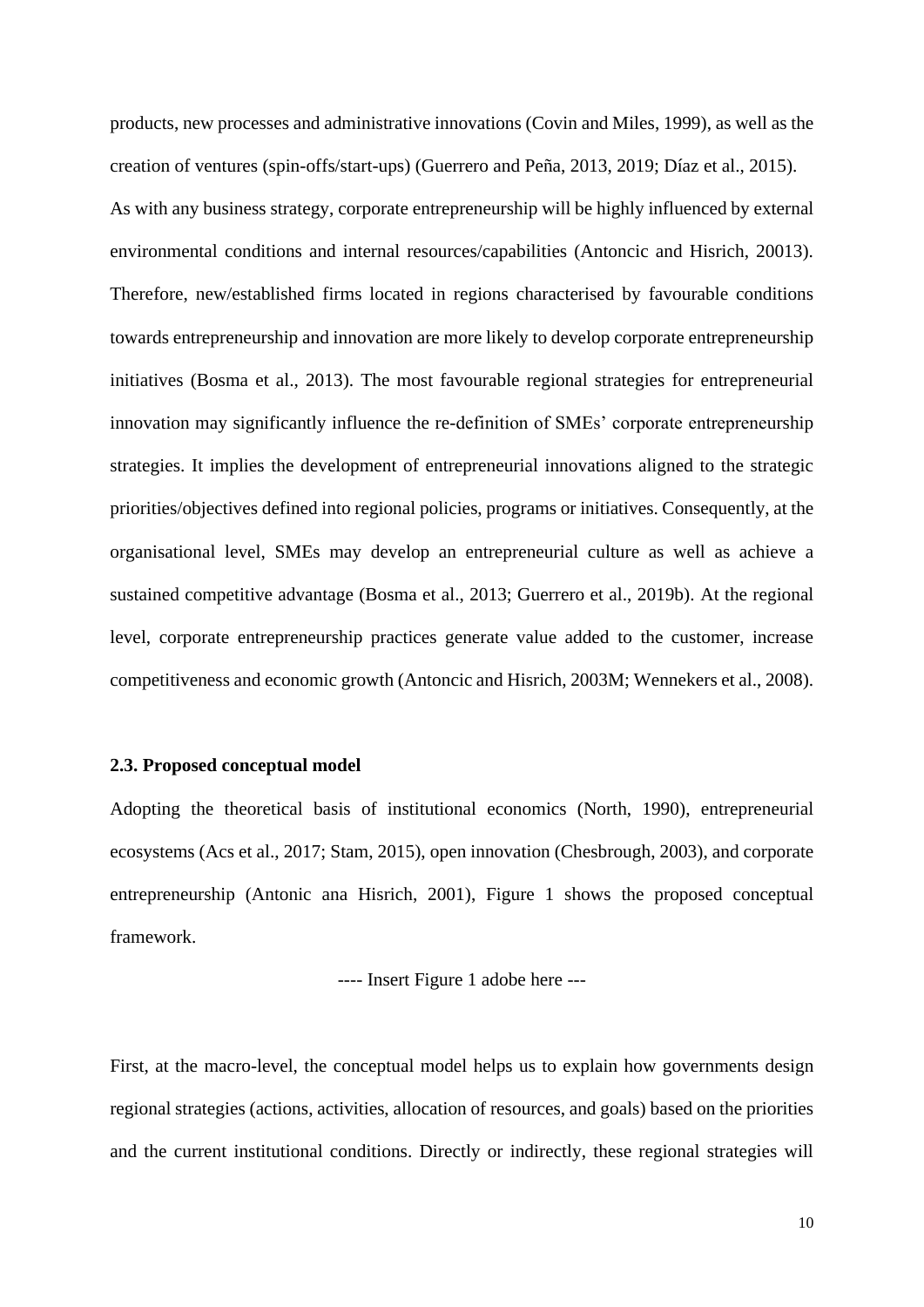influence the (re)configuration of the entrepreneurial innovation ecosystem's elements (market, funding, culture, policies, human capital and business landscape, among others). Second, at the micro-level, the model helps us to explain how new/established organisations design business strategies (actions, activities, goals) based on their resources and capabilities and influenced by the external conditions (institutions, ecosystems and strategies in their region). Directly or indirectly, these regional strategies will influence business strategies during the exploration of entrepreneurial innovation opportunities, access to public/private resources in collaboration or alone, and the re-definition of their business innovation models depending on open innovation or corporate entrepreneurship practices. Consequently, the alignment of regional strategies and business strategies will achieve their specific goals, as well as generate impact upon the regional innovation/entrepreneurial ecosystem (what is known as an inverse or two-way relationship).

## **3. Methodology**

Given our research objective, our methodological design consists of two phases: (i) a case study methodology (Yin, 1984; Eisenhardt, 1989); and (ii) an action research methodology (Greenwood and Levin, 1998). Two levels of analysis integrate our research setting: at the regional level is the Basque Country (Spain) and at the business-level is the spin-off created by two SMEs located in the Basque Country.

# **3.1. Qualitative approach (Case study – Phase 1)**

Phase 1 focused on the case study methodology for understanding issues that are complex and have yet to be studied in depth (Gartner & Birley, 2002). A case study methodology helps us to explore the regional strategies implemented in the Basque Country as well as the challenges faced by SMEs when aligning business strategies with regional strategies/policies (Yin, 1984; Eisenhardt, 1989; Glaser et al., 2018).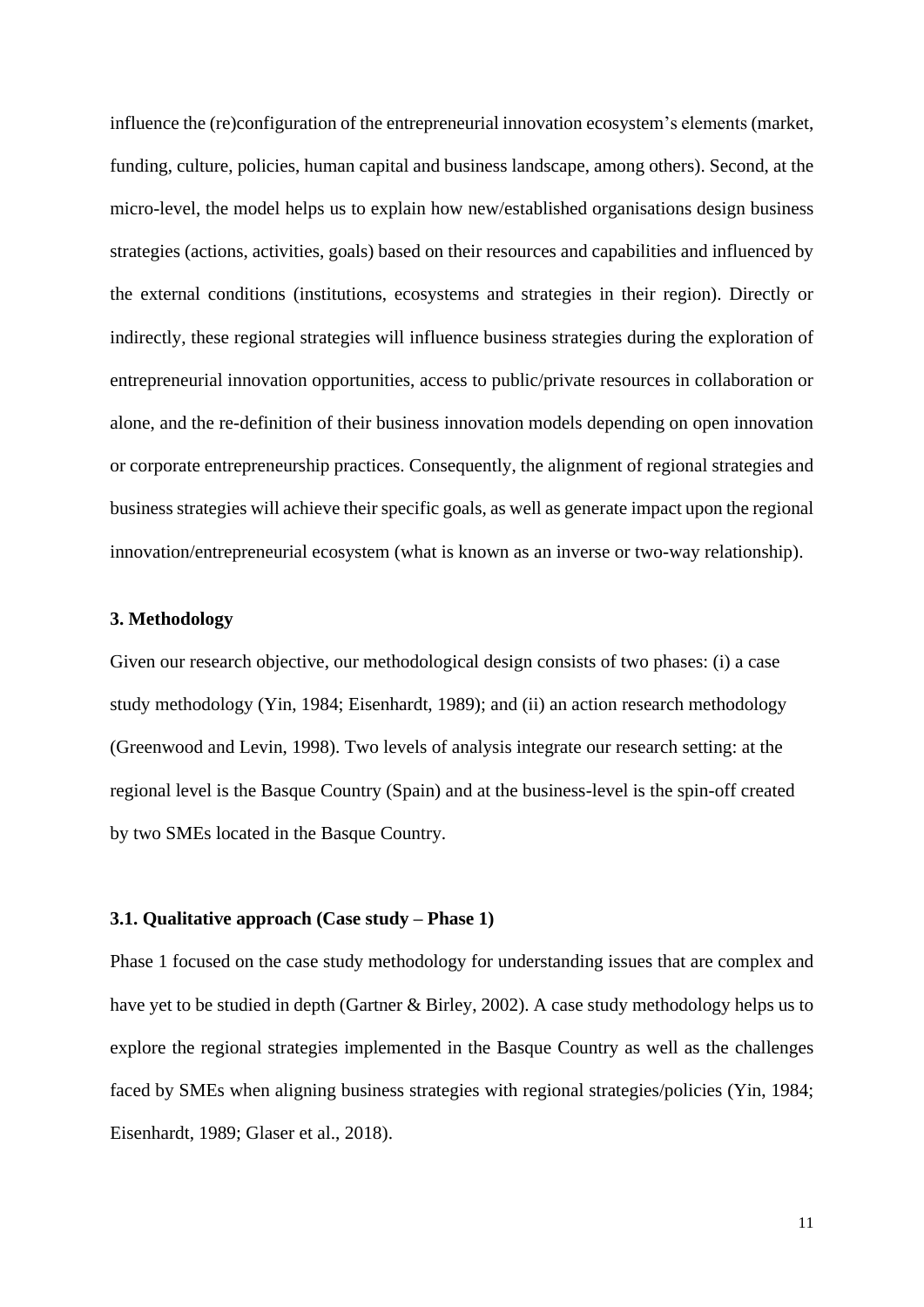Regarding the data collection, validity and reliability were ensured by collecting information from several sources. At the regional level, we used external sources of information that allowed us to identify the evolution of the regulatory frameworks in Europe, Spain and the Basque Country (see Appendix 1). Concretely, we combined official documents (Basque Country, SPRI, European Commission), regional reports sponsored by the government about entrepreneurship, innovation and competitiveness (Orkestra, 2013; Navarro et al., 2013), and publications (Porter et al., 2012; González-Pernía et al., 2015). At the organisational level, the criteria to select the participating SMEs were: (i) interested in using open innovation practices as a diversification mechanism, (ii) have shown a strong commitment towards the region when developing new business models, and (iii) interested in the regional strategies applied in the Basque Country (Gassmann et al., 2010; Antoncic & Hisrich, 2003). We collect information using: (i) semi-structured interviews with two entrepreneurs, two managers and eleven agents of the OPEN-ADF Consortium (researchers, local development agents, users) with a duration of around 90-120 minutes based on a semi-structured protocol; (ii) internal sources from the SMEs such as brochures, financial reports and estimates were consulted; and (iii) external sources such as reports from official organisations which are related to the company. Table 1 shows the main characteristics of the two SMEs analysed that created "OPEN-ADF".

---- Insert Table 1 adobe here ---

Regarding the data analysis, a database was created with the information obtained from interviews and secondary information at regional and organisational levels. A logical, inductive and triangulation analysis was developed (Yin, 1984; Eisenhardt, 1989; Glaser et al., 2018). Concretely, the triangulation helps us to triangulate the perception of interviewees with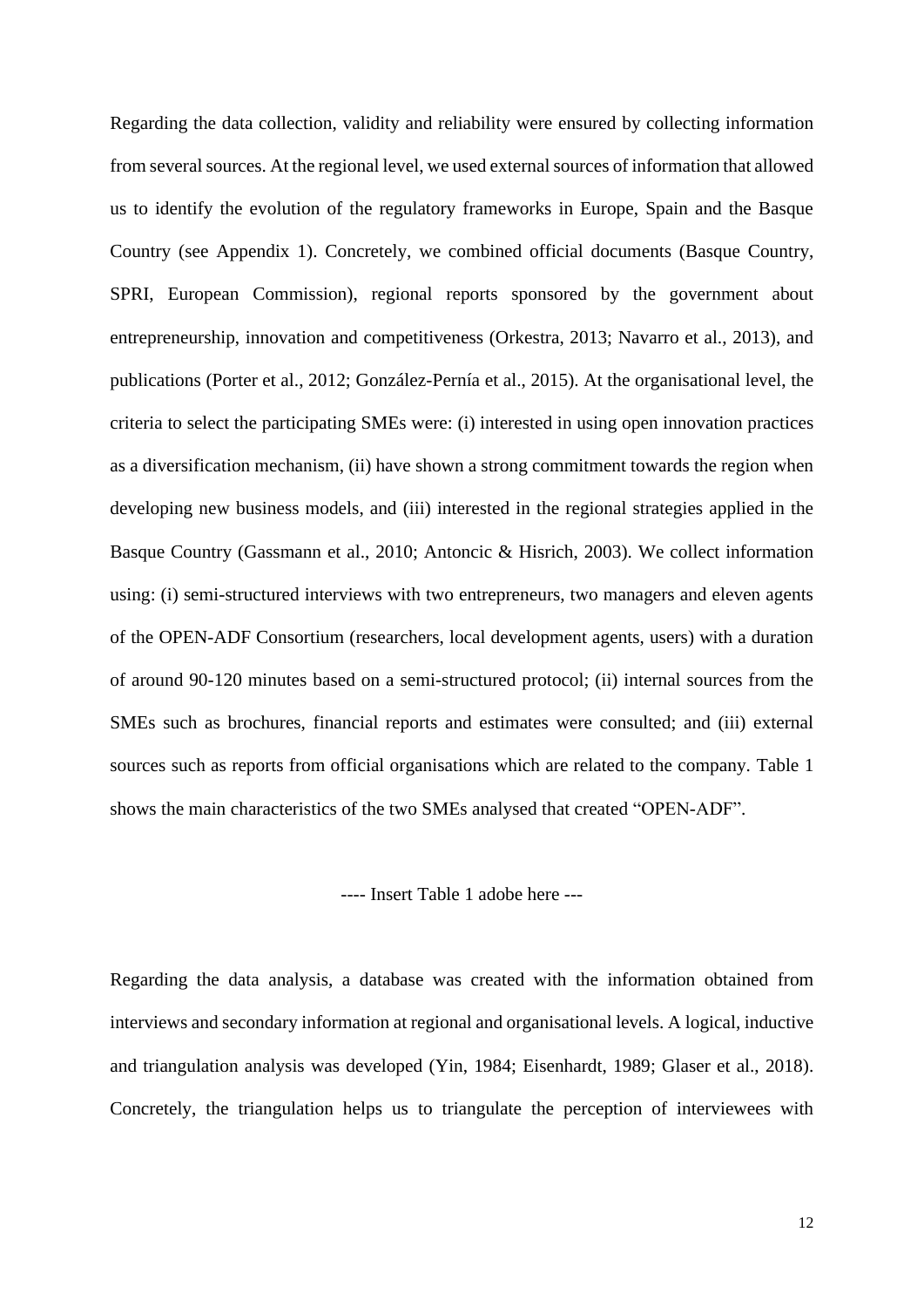secondary sources of information. In this vein, the data analysis enabled us to assess the diversification needs of each SME, as well as its alignment with policies/strategies in the region.

# **3.2 Experimental Approach (Action Research – Phase 2)**

We complement our case study methodology by applying the action research approach. Action research is an established research method in social sciences (Lewin, 1946; Perry & Zuber Skerrit, 1992; Sankaran et al., 2002; Neergaard & Ulhøi, 2007) that adopts an abductive perspective. Even though it has been heavily criticised (Bawden and Zuber-Skerritt, 2002; Coghlan and Brannick, 2001; Greenwood and Levin, 1998; Eden and Huxham, 1996; Kotnour, 2011), the abductive perspective is a method to test new ideas or to make sense of new situations. Previous studies have used this methodology for understanding the role of political entrepreneurship (Björkman & Sundgren, 2005), as well as how entrepreneurial ecosystems are built (Heikkilä & Kuivaniemi, 2012).

Action research combines participants (OPEN ADF Consortium) and researchers (university and research centre) to provide a balance between practical experiences and theoretical explanations (Neergaard & Ulhøi, 2007). During twelve months, action research approach was used to understand/learn how two SMEs' entrepreneurs/managers adopted smart specialisation regional strategies in the Basque Country (social inclusion) as part of their open innovation strategy (collaboration with entrepreneurial innovation ecosystems' agents such as local development agents, researchers from universities and centres, and potential users) and redefined a business model via a corporate entrepreneurship strategy (creation of a corporate venture). After a diagnosis, the participants employed the universal design to define a value proposition (Waller et al., 2013) which promotes the social inclusion of the elderly population. Open innovation strategy allowed sharing resources/capabilities among SMEs, local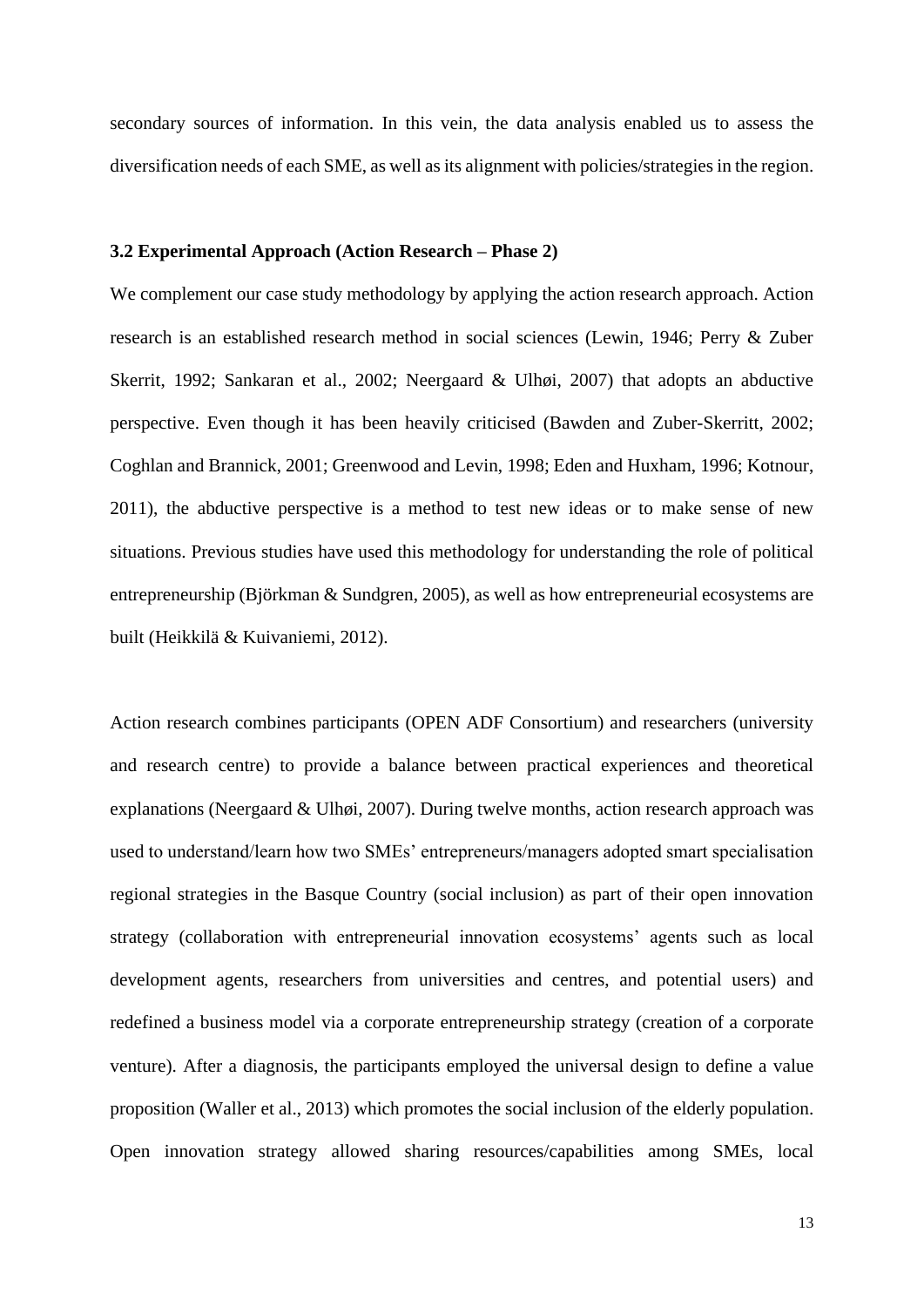development agents, university researchers, and users (Benkler, 2006; Chesbrough 2006; Fosfuri et al., 2014; Poetz and Schreier, 2012), and at the same time provided insights about theoretical approaches (open innovation, corporate entrepreneurship, entrepreneurial ecosystem). Consequently, the action approach increases the empirical/theoretical understanding of the designed entrepreneurial innovations among the OPEN ADF consortium (producers, researchers, customers, public promoters) (Clarkson and Coleman, 2013). On the one hand, the approach meets the goals of regional strategies (offer a suitable way to satisfy the needs of individuals) and the goals of business strategies (covers the customers' needs and business' sustainability) (Waller et al., 2013). On the other hand, the analysed SMEs discovered the critical role of open innovation for improving business' capabilities and for creating competitive advantages that could be sustained over time (see Appendix 2).

# **4. Findings**

#### **4.1. Antecedents**

## **4.1.1 Regional strategies and entrepreneurial ecosystem**

According to Navarro et al. (2013), after becoming an autonomous Spanish region in 1980, the regional strategies of the Basque Country were defined by the regional government. Three stages characterised the autonomous era of the Basque Country. In the 1980s, the government focused on restructuring the industry. In the 1990s, the government aimed for quality and efficiency in factors affecting competitiveness. In the 2000s, the government strategies centred on R&D, innovation, diversification and international expansion. Over the last decade, government intervention was efficiently coordinated with measures implemented in other regions (the European Community and Spanish State). Promoted by the European Union, the Regional Policy 2020 was oriented towards smart growth based on a smart specialisation strategy (SEC 1183, EC 2010). In other words, structural funds will be allocated to transform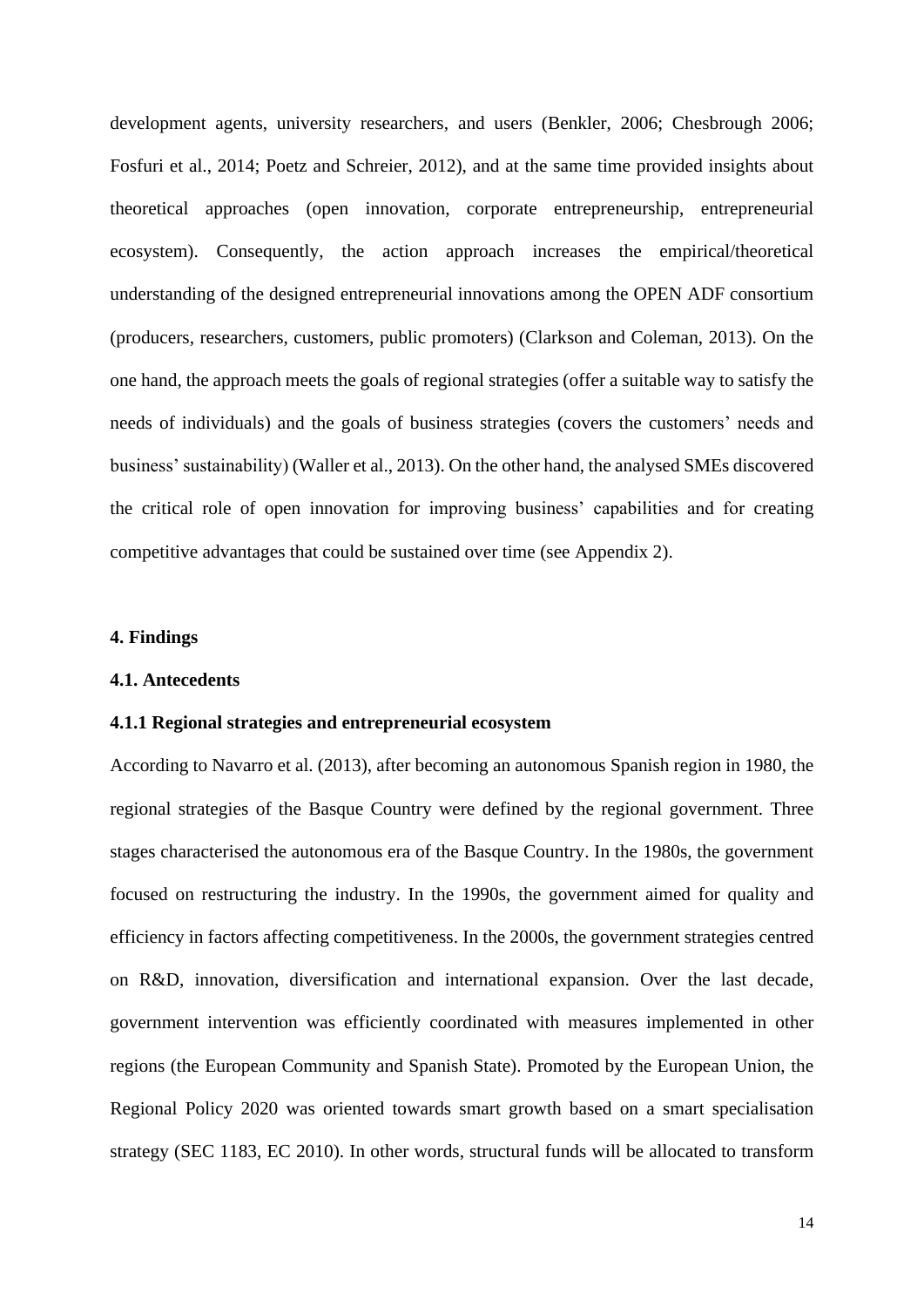regional economies. The goal is to achieve economic transformation based on an alignment between innovation, research and business initiatives (Basque Government, 2011: 65-82). According to this regional strategy, the sectorial diversification will focus on two priority areas: (i) by markets: ageing, the digital world, science industry, transport and mobility, and energy; and (ii) by cross-cutting skills: bioscience, advanced manufacturing and nanoscience.

Regarding the ecosystem, the most favourable conditions towards entrepreneurship and innovation in the Basque Country have been physical/professional infrastructures, governmental aids/programs, public policies, while the less favourable conditions have been social norms and entrepreneurship education in primary/secondary schools (Peña-Legazkue et al., 2019). According to the institutional approach, the majority of formal conditions (infrastructures, policies, public programs) are the most favourable conditions concerning informal conditions (culture and social norms). By contrasting the evolution of regional strategies, we could observe that these strategies have established the bases of the most favourable elements of the entrepreneurial ecosystem (Appendix 1).

# **4.1.3. SMEs strategies**

According to the interviews, once Company A and Company B shared their capabilities, expectations and strategic objectives, both SMEs' managers identified synergies in their aims: the creation of products/services to assist physically disabled customers. This aim has been influenced by the priorities defined by the Basque Government strategies. Based on these synergies, the SMEs decided to create a consortium to reduce risk and optimise investment. Regarding business capabilities, Company A contributes to commercial/networking capabilities, while Company B contributes to technological knowledge. By adopting the premises of the open innovation approach, to ensure the required resources/capabilities, the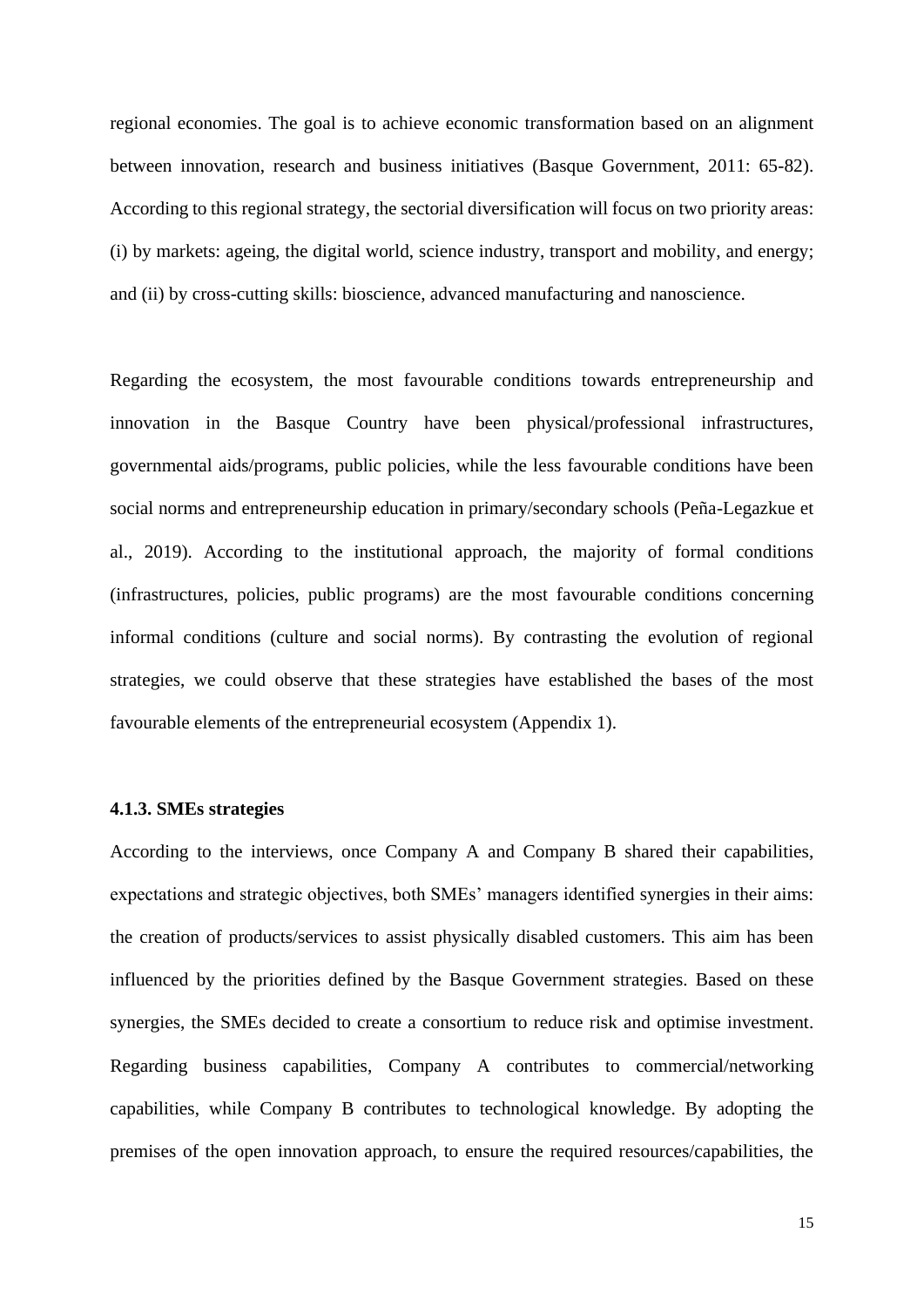SMEs created the Open ADF Consortium with the participation of different agents involved in the regional entrepreneurial and innovation ecosystem. Concretely, Figure 2 shows that the Consortium was integrated by the two SMEs (Company A and Company B), university research centres (knowledge producers), a local development agency (public financial support), and several associations for elderly and physically disabled individuals (the potential users). This Consortium implemented two phases: the identification of opportunities (phase 1) and the design of the new collaborative business model (phase 2).

# --- Insert Figure 2 adobe here ---

Influenced by the regional strategy, in the first phase (sensing/seizing entrepreneurial innovation opportunities), the consortium explored the physical disability assistance sector. Concretely, this section was related to the design and manufacturing of products/services used to replace, increase, maintain, compensate or improve the functional capacities of individuals with impairments or disabilities (issues with motor, sensory or cognitive ability). In this vein, five actions were implemented: (i) analysing the new trends of the physical disability assistance sector as well as identifying trains on physical and motor-osteoarticular disorders that affect the upper limbs (García et al., 2002); (ii) identifying lead users and players in the sector; (iii) determining which physical needs of disabled people are not met and which potential solutions are available on the market (Savage et al., 1991); and (iv) defining the entrepreneurial innovations to be manufactured, the required skills and resources, as well as the new business model.

In the second phase (creating value of entrepreneurial innovation opportunities), the redefinition of the way to capture the value created and the specific market segment were the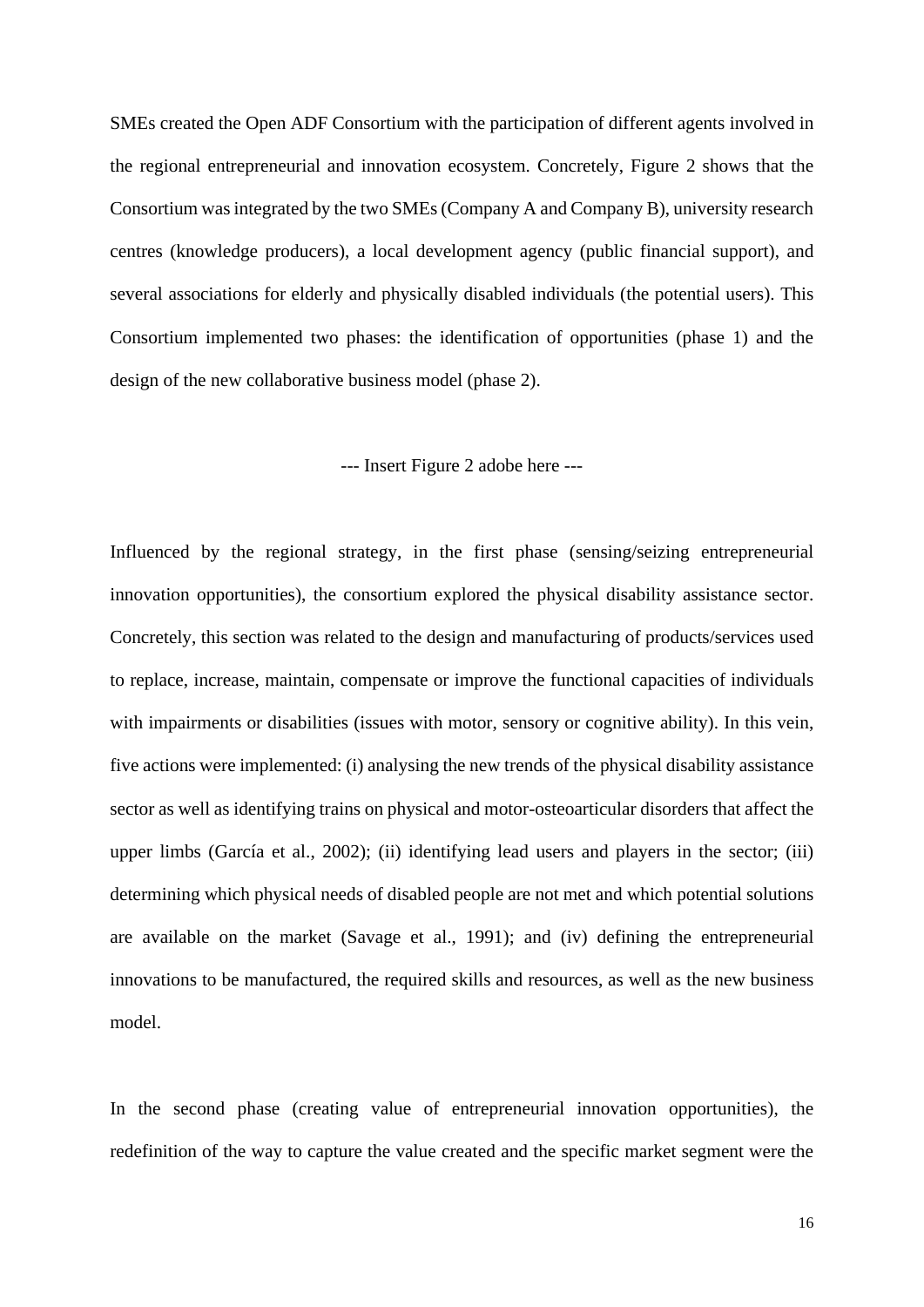next stages. On the one hand, the value proposition represented the extended solution designed for each customer. It implied the development of prototypes that should be tested by the endusers. During the project, two functional prototypes were created by adopting co-design and testing sessions with lead users. On the other hand, the customer segment was defined based on the prototypes. The needs of each segment were considered to be hierarchically different. For example, the extreme users (disabled person) respond to deficit needs and require specific prototypes, whereas the average users satisfy their needs with a general prototype (Clarkson and Coleman, 2013). Therefore, it is essential to transfer the entrepreneurial innovations' value into a business model that satisfies the end-user (see value and impact) and the customer/distributor (justification of costs).

In the third phase (implementation), both SMEs carried out an internal analysis of the process for implementing the new business model. This model involves the creation of a new company (an independent legal entity with its rights) with the available resources for starting the entrepreneurial innovation initiative. The implementation/consolidation of the new Open ADF was characterised by critical/challenging elements: ensuring the financial capacity, the definition of an organisational structure, the definition of organisational routines, the inclusion of the consortium partnerships, and a new entrepreneurial innovation business model.

# **4.2. Strategic alignment between regional and SMEs**

Figure 3 shows the process of aligning regional strategies and business strategies. Diverse stages and participants integrate this process.

--- Insert Figure 3 adobe here ---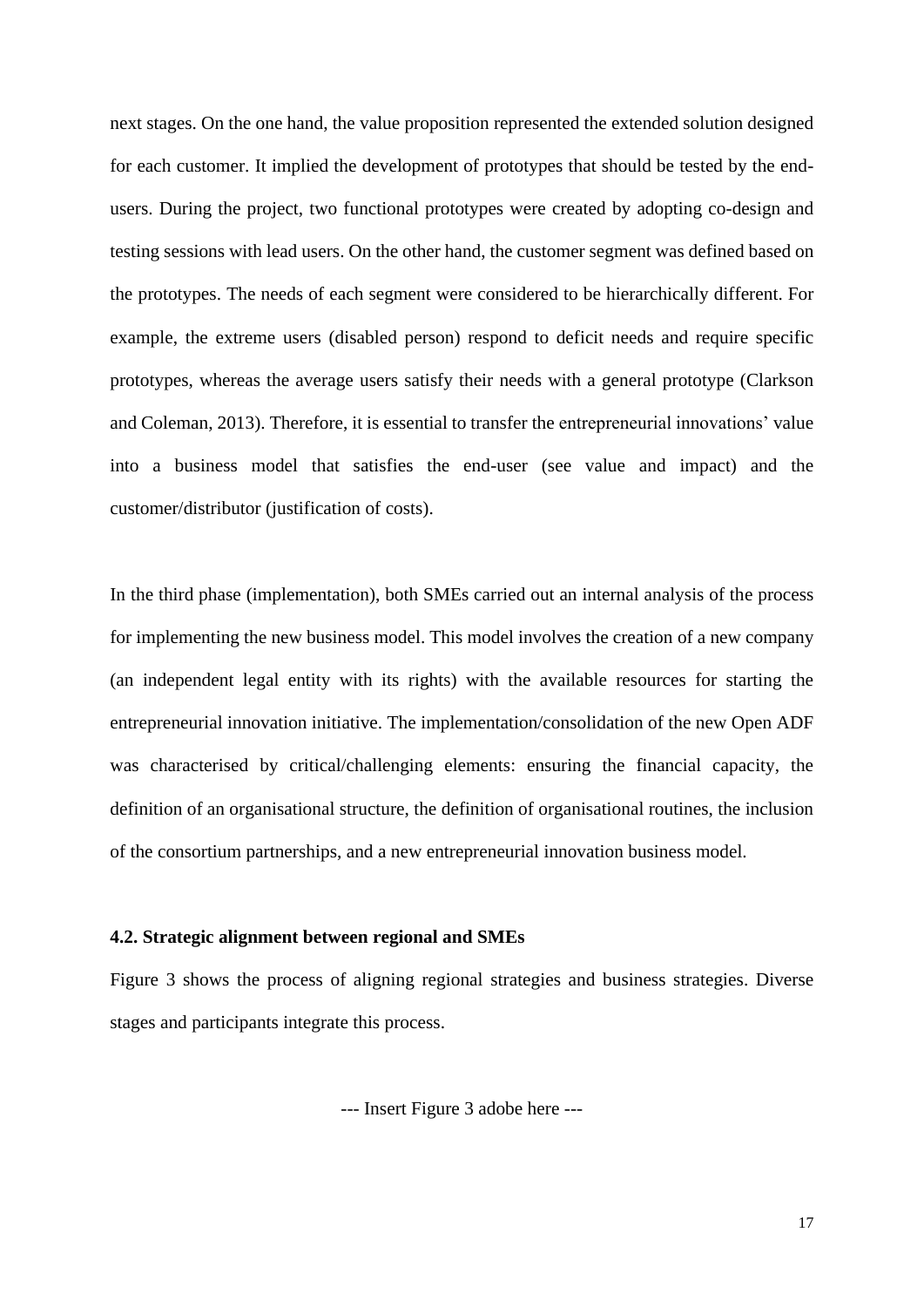At the business level, the managers of both companies developed a strategic reflection process in order to define their priorities and map out their strategic focus. This process included an analysis of the institutional conditions (both globally and in their specific sector) and the current/potential resources and capabilities. It required a strategic focus that would enable them to harness their current strengths, using them as a foundation to build a new competitive advantage and continue to grow and develop. In this study, their strategic objective was to penetrate a specific niche in the market associated with inclusive regional strategies: elderly individuals.

At the entrepreneurial ecosystem level, the premise was to learn/improve entrepreneurial innovation capabilities based on the local development agency requests. Based on individual strategic reflections, companies A and B identified/complemented their resources/capabilities by pursuing a joint business strategy. The local development agency and research centres were focused on ensuring the achievement of the regional strategic priorities. The open innovation strategy helped to diversify their initial strategy with the support of the agents involved in the regional entrepreneurial and innovation ecosystems (Development Agency, Research centres related to management and design, lead users, customers).

The case study helps to reflect on the contribution to regional ecosystems' agents and SMEs actors when they are aligning strategies and objectives by adopting the criteria established by the Basque Science, Technology and Innovation Plan 2015 (*ageing* market as the core priorities). This convergence was made possible by the active participation of actors involved in the entrepreneurial and innovation ecosystem.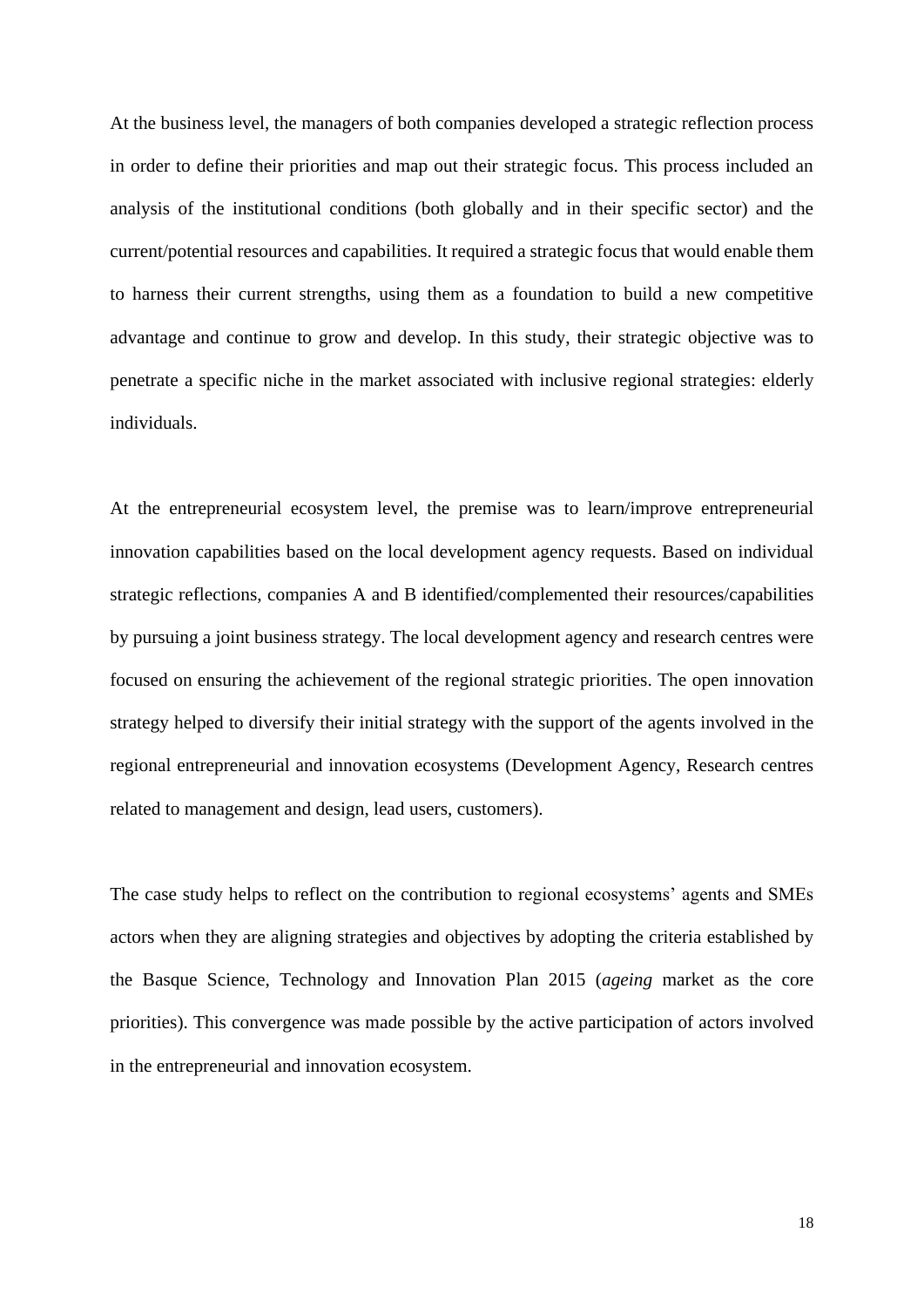## **5. Discussion**

Aligning regional and business strategies present a significant challenge for players in any entrepreneurial innovation ecosystem (Day, 2003; Dalton and Dalton, 2006). In this vein, our findings show three relevant insights.

Firstly, the critical role of public/private intermediaries in the effectiveness of the entrepreneurial innovation ecosystem. Previous studies have recognised that research centres have been an essential catalyst in socio-economic development (Carayannis and Campbell, 2009; Isenberg, 2010; Mccan and Ortega-Argilés, 2011; Leydesdorff, 2012; Armanios et al., 2017; Guerrero and Urbano, 2017). In particular, our insights contribute to the academic debate about the effectiveness of public policies (Guerrero and Urbano, 2019; Guerrero et al., 2019a) as well as on the crucial role of intermediaries on the evolution of entrepreneurial innovation ecosystems (Cantner et al., 2020; Cao and Shi, 2020). According to Vonortas (2002) and Armanios et al. (2017), intermediaries play a specific and high-impact role by generating a climate of trust which encourages collaboration and improves access to funding, among other benefits.

Secondly, legitimising the SMEs' contribution to regional development and the United Nations' development goals. Previous studies have provided evidence about SMEs' contribution to employment and GDP (Foray et al., 2012; Urbano et al., 2019a). Our findings provide insights about how business strategies (open innovation or corporate entrepreneurship) allow exploring/exploiting opportunities by introducing entrepreneurial innovations that satisfy the end-users needs demanded by inclusive public priorities. The alignment between regional and business strategies also contributes to the achievement of the United Nations' development goals.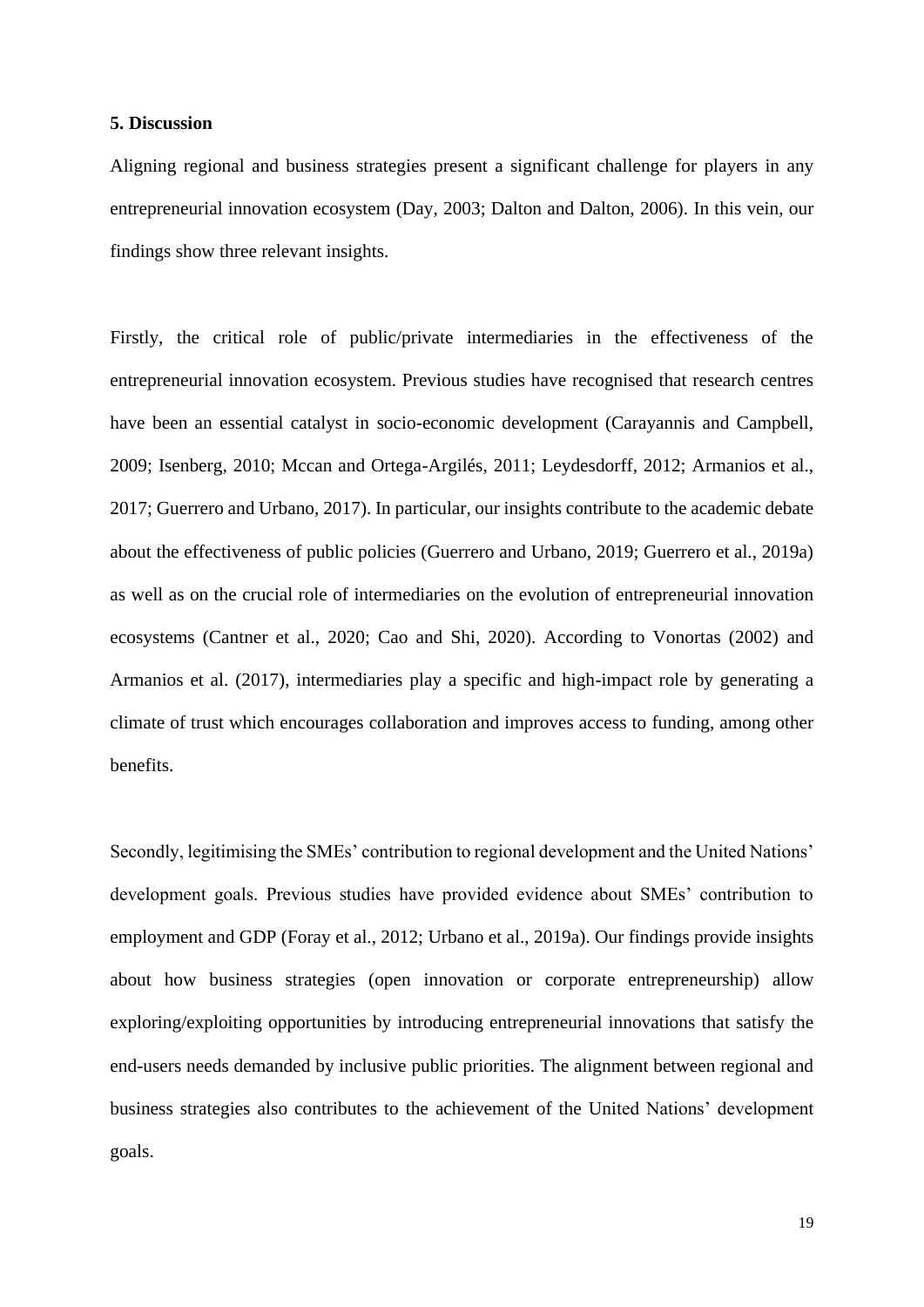Thirdly, proposing a theoretical and methodological design that could be replicated in other regions. In particular, the two-stage qualitative study captures insights from the involvement of ecosystems' stakeholders in open innovation and corporate entrepreneurship strategies in the territory, as well as building theory by contrasting theory with participants' experiences (Eisenhardt, 1989). Assuming a social value perspective, Fosfuri et al. (2014) recognise the development of theoretical and empirical studies to understand and to legitimise the role of users during open innovation practices.

# **6. Conclusion**

This paper analysed the alignment of regional strategies (entrepreneurial and innovation ecosystems) and business strategies (development of new entrepreneurial innovations). By adopting mixed theoretical/methodological approaches, our conceptual model was analysed at the regional/individual level in the context of the Basque Country. Our results provide insights into the positive outcomes generated when regional strategies and business strategies are aligned among different agents enrolled in the entrepreneurial innovation ecosystem.

Our study has some limitations that may be the basis for future research agenda. Firstly, the role of intermediaries (local development agency) requires robust analysis, particularly the critical role of intermediaries in helping the economic entities that participate in the process to understand regional strategies. A natural extension of this study is an extended analysis of intermediaries supporting SMEs at national, regional and local levels. Secondly, the participation of market users requires a robust analysis given their substantial contribution during the configuration of the product and implementation of the business strategies. This argument is associated with the idea of an "entrepreneurial society" characterised by the need for productive and social change that should introduce these open innovation practices as part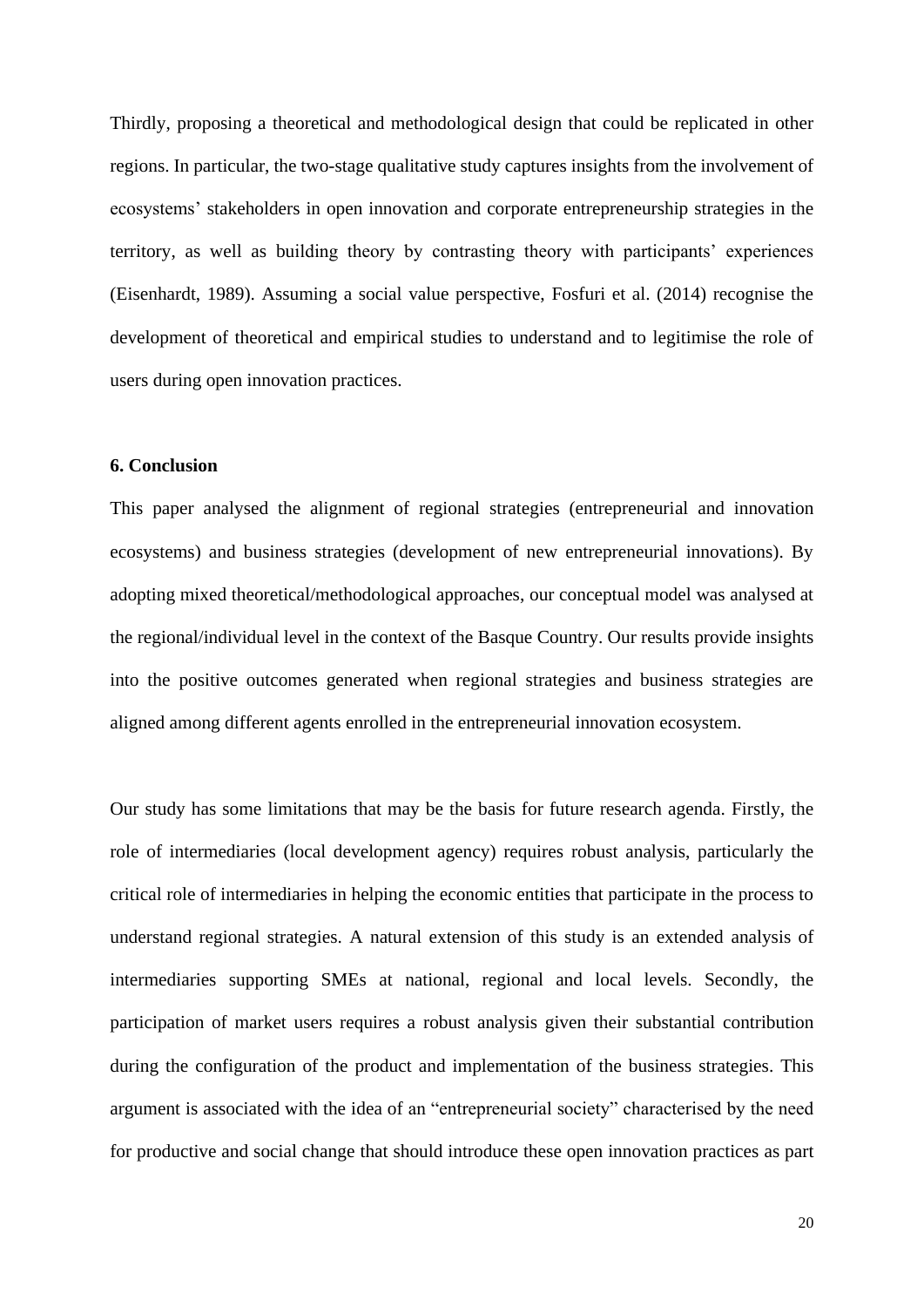of the business and regional strategies (Audretsch, 2007). Thirdly, a robust analysis of the coherence between business and regional strategies, which has played a crucial role in terms of access to low-cost funding (subsidies), is also required (Guerrero et al., 2019a, 2019b). Another issue to explore is associated with the most challenging task for companies today, that is, gaining access to the resources which are required in order to launch the business strategy. SMEs work on the assumption that coherence between regional and organisational interests can have a positive impact on the process of obtaining such funding. It is essential to note that a critical factor of the assessment that takes place in competitive processes, especially in those which feature the participation of policymakers, is the presentation of business initiatives which directly respond to the strategic challenges of developing a region.

# **References**

- Acs, Z. J., Estrin, S., Mickiewicz, T., & Szerb, L. (2017). Institutions, entrepreneurship and growth: the role of national entrepreneurial ecosystems. Available at SSRN 2912453.
- Aidis, R., Estrin, S., and Mickiewicz, T. (2008) Institutions and entrepreneurship development in Russia: a comparative perspective. *Journal of Business Venturing*, 23(6), 656-672.
- Antoncic, B., and Hisrich, R.D. (2003) Clarifying the intrapreneurship concept. *Journal of small business and enterprise development*, 10(1), 7-24.
- Armanios, D. E., Eesley, C. E., Li, J., & Eisenhardt, K. M. (2017). How entrepreneurs leverage institutional intermediaries in emerging economies to acquire public resources. *Strategic Management Journal*, 38(7), 1373-1390.

Audretsch, D. (2007) *The Entrepreneurial Society*. Oxford: Oxford University Press.

Audretsch, D.B., and Keilbach, M. (2004) Entrepreneurship Capital and Economic Performance. *Regional Studies*, 38(8), 949-959.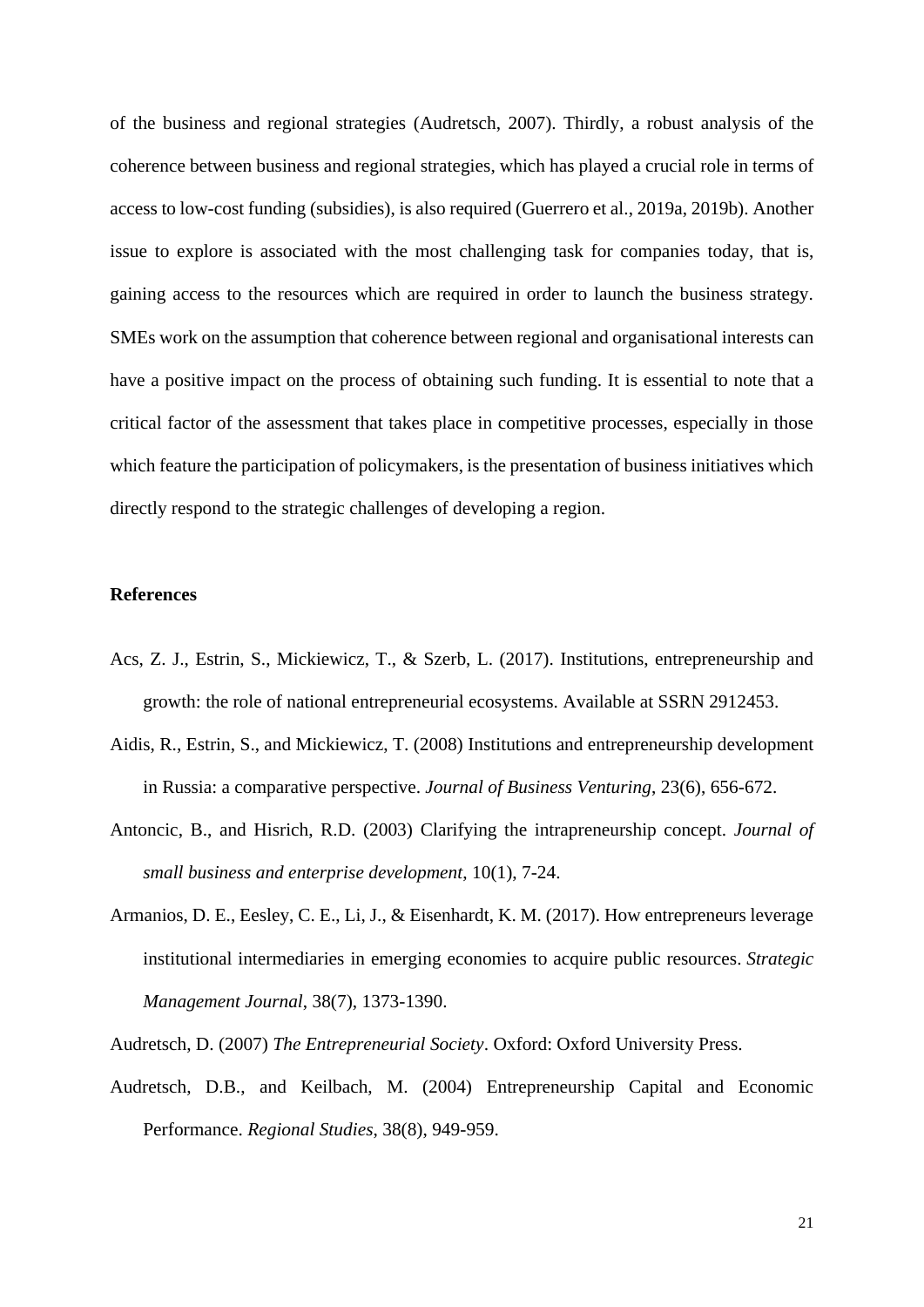Autio, E., Kenney, M., Mustar, P., Siegel, D., & Wright, M. (2014). Entrepreneurial innovation: The importance of context. *Research Policy*, 43(7), 1097-1108.

Basque Government (2011) Science, Technology and Innovation. Vitoria: Basque Government.

- Baumol, W. J. (1993) Formal entrepreneurship theory in economics: Existence and bounds. *Journal of Business Venturing*, 8(3), 197–210.
- Bawden, R. and Zuber-Skerritt, O., (2002) *The Concept of Process Management, The Learning Organisation*, MCB, UK, 9,4. 132-138.
- Benkler, Y. (2006) *The wealth of networks: how social production transforms markets and freedom*. New Haven, Conn: Yale University Press.
- Björkman, H., & Sundgren, M. (2005). Political entrepreneurship in action research: learning from two cases. *Journal of Organizational Change Management*, 18(5), 399- 415. https://doi.org/10.1108/09534810510614913
- Blackburn, R. A. (2016) *Government, SMEs and entrepreneurship development: Policy, practice and challenges.* Routledge.
- Bosma, N., Wennekers, S., Guerrero, M., Amorós, J. E., Martiarena, A., & Singer, S. (2013) *Global entrepreneurship monitor special report on entrepreneurial employee activity.* Babson College: Global Entrepreneurship Monitor.
- Brown, R., & Mason, C. (2017) Looking inside the spiky bits: a critical review and conceptualisation of entrepreneurial ecosystems. *Small Business Economics*, 49(1), 11-30.
- Cantner, U., Cunningham, J.A., Lehmann, E.E. et al. (2020) Entrepreneurial ecosystems: a dynamic lifecycle model. *Small Business Economics*, https://doi.org/10.1007/s11187-020- 00316-0
- Cao, Z., Shi, X. (2020) A systematic literature review of entrepreneurial ecosystems in advanced and emerging economies. *Small Business Economics*, https://doi.org/10.1007/s11187-020-00326-y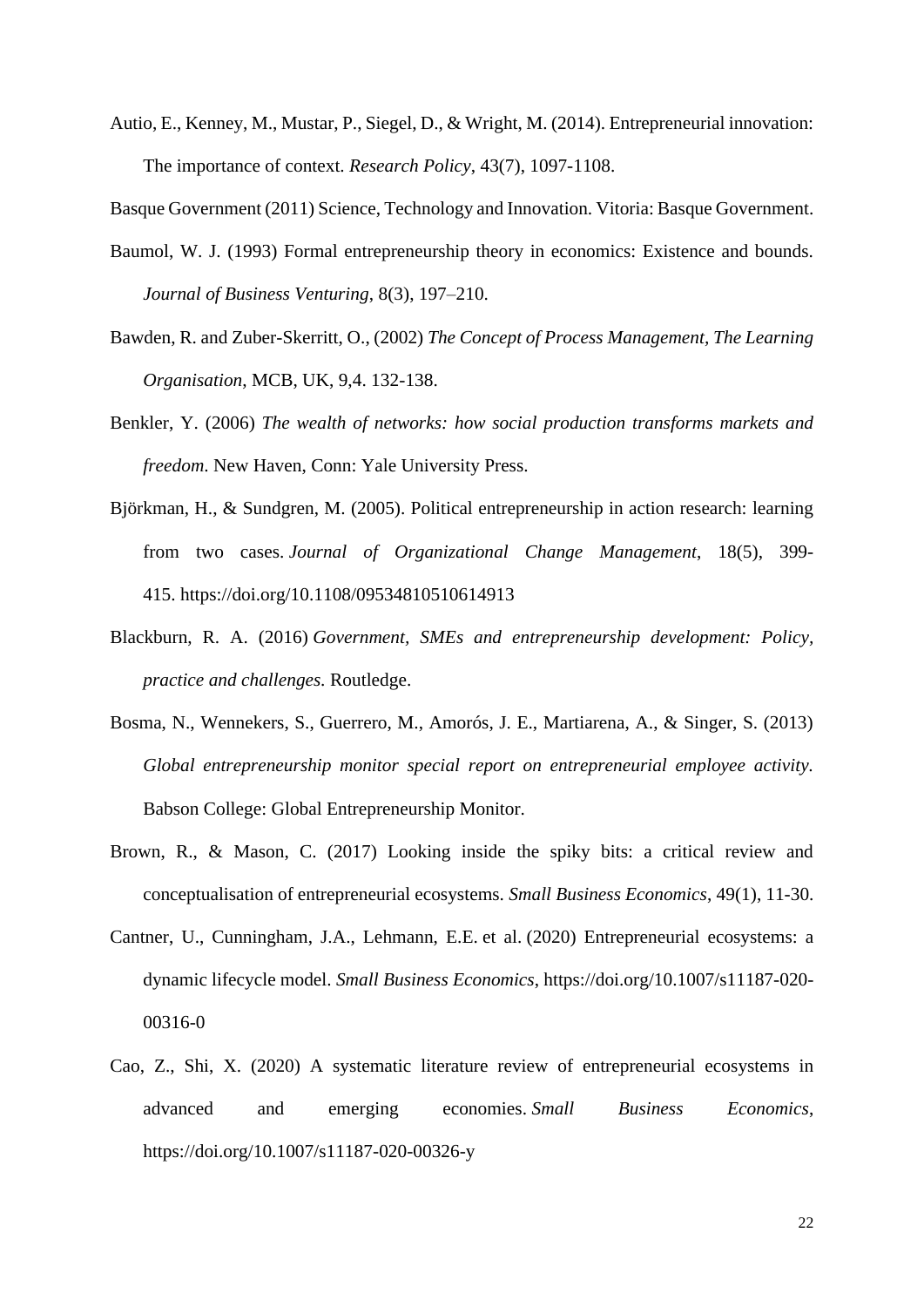- Carayannis, E. G., and Campbell, D. F. (2015). *Art and Artistic Research in Quadruple and Quintuple Helix Innovation Systems.* In Arts, Research, Innovation and Society (pp. 29- 51). Springer International Publishing.
- Chesbrough, H. W. (2003) *Open innovation: The new imperative for creating and profiting from technology*. Harvard Business Press.
- Chesbrough, H. W. (2006) The era of open innovation. *Managing innovation and change*, 127(3), 34-41.
- Chesbrough, H., and Crowther, A. K. (2006) Beyond high tech: early adopters of open innovation in other industries. *R&d Management,* 36(3), 229-236.
- Chrisman, J. J., Hofer, C. W., & Boulton, W. B. (1988) Toward a system for classifying business strategies. *Academy of Management Review*, 13(3), 413-428.
- Clarkson, J.P. and Coleman, R. (2013) History of Inclusive Design in the UK. *Applied Ergonomics*, http://dx.doi.org/10.1016/j.apergo.2013.03.002
- Coghlan, D. and Brannick, T., (2001) *Doing Action Research in Your Own Organisation.* London: Sage.
- Cohen, B. (2006) Sustainable valley entrepreneurial ecosystems. *Business Strategy and the Environment,* 15(1), 1-14.
- Dalton, D.R. and Dalton, C.M. (2006) Corporate Growth. *Journal of Business Strategy,* 27(2), 5-7.
- Day, G.S. (2003) Feeding the growth strategy. *Marketing strategy*, 12(6), 15-21.
- De Otazu, A. and Díaz, J.R. (2008) *The entrepreneurial spirit of Basques.* Madrid: Sílex.
- Díaz, Y., Guerrero, M., & Pena, I. (2015). Innovation driven productivity through corporate entrepreneurship/Productividad de la innovación a través del emprendimiento corporativo. *Universia Business Review*, (47), 32.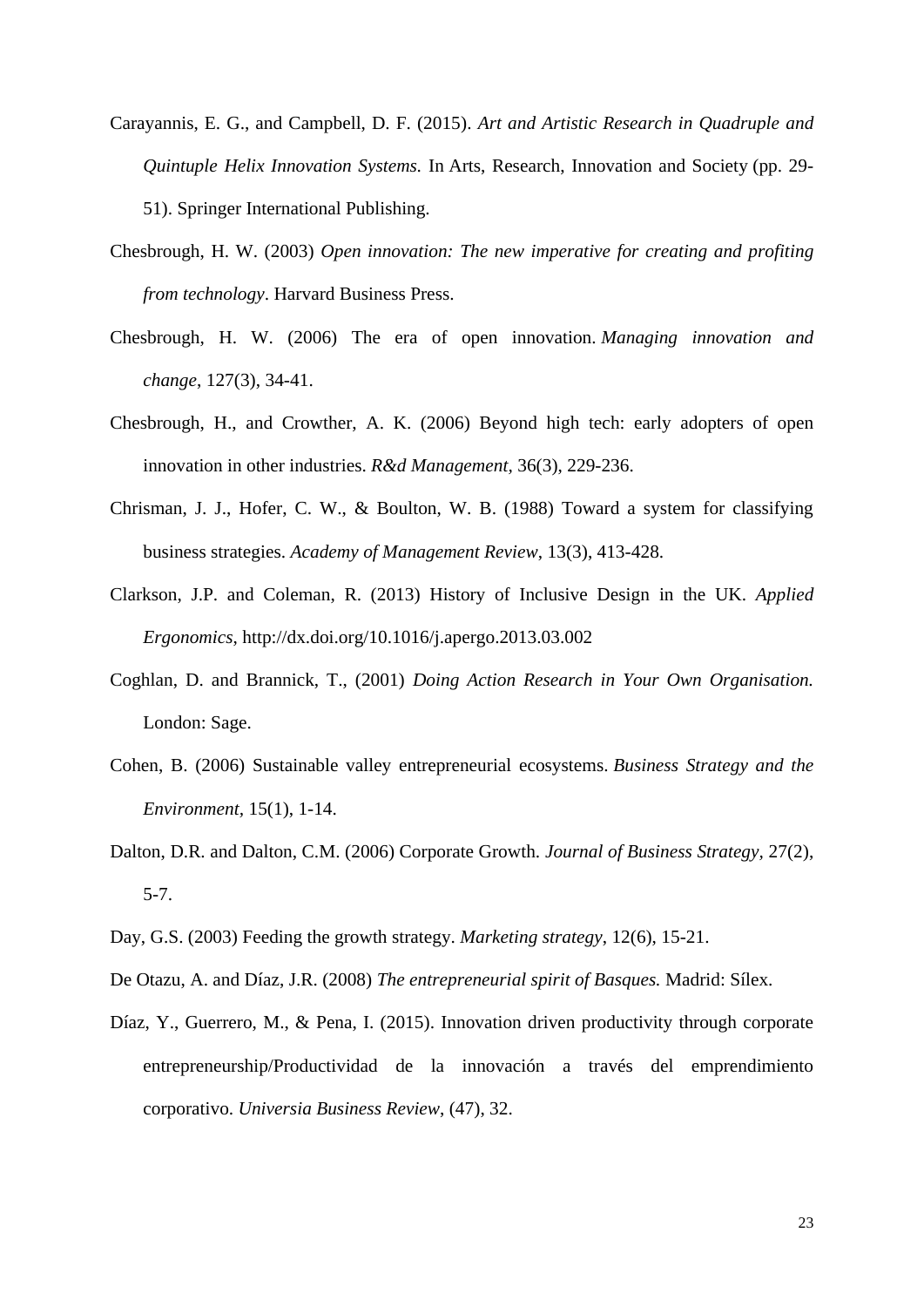- Eden, C. and Huxham, C. (1996) Action Research for Management Research. *British Journal of Management*, 7, 75-86.
- Eisenhardt, K. (1989) Building theories from case study research. *Academy of Management Review*, 14(4), 532-550.
- Foray, D.; Goddard, D.; Goenaga, X.; Landabaso, M.; McCann, P.; Morgan, K.; Nauwelaers, C.; Ortega-Argilés, R. (2012) Guide to Research and Innovation Strategies for Smart Specialisation (RIS 3) Luxemburgo: European Union.
- Fosfuri, A., Giarratana, M. S., and Roca, E. (2014). Walking a slippery line: Investments in social values and product longevity. *Strategic Management Journal*, DOI: 10.1002/smj.2311
- García, N., Jiménez, A., and Huete, A. (2002) Disability in numbers. Madrid: IMSERSO.
- Gartner, W., and Birley, S. (2002) Introduction to the special issue on qualitative methods in entrepreneurship research. *Journal of Business Venturing*, 17, 387-395.
- Gassmann, O., Enkel, E., and Chesbrough, H. (2010) The future of open innovation. *R&d Management*, 40(3), 213-221.
- Glaser, V. L., Eisenhardt, K. M., Gioia, D., Langley, A., & Corley, K. G. (2018) Finding Theory–Method Fit: A Comparison of Three Qualitative Approaches to Theory Building. *Journal of Management Inquiry*, 27(3), 284-300. DOI:10.1177/1056492617706029
- González-Pernía, J. L., Guerrero, M., & Peña-Legazkue, I. (2015) Entrepreneurship and sustainable development: The relevance of shaping intertemporal local intangible conditions. *The Oxford handbook of local competitiveness*, 355-372.
- Greenwood, D.J. and Levin, M. (1998) *Introduction to Action Research: Social Research for Social Change*. California: Sage.
- Guerrero, M. & Santamaría, C. (2020). Ecosistema y actividad emprendedora en México: Un análisis exploratorio. *Perfiles*, 55(28), 227-252.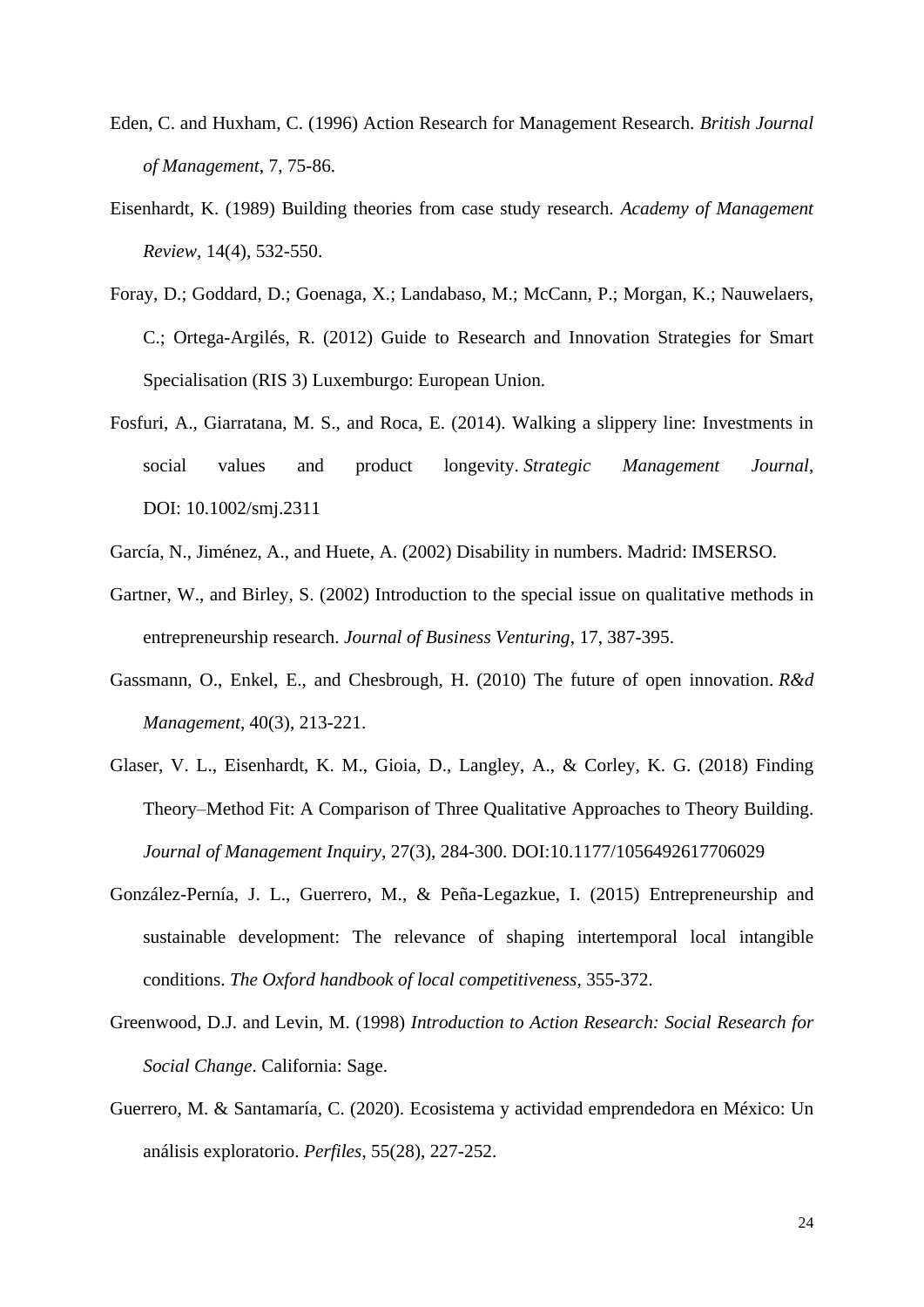- Guerrero, M. and Urbano, D. (2011) *The Creation and Development of Entrepreneurial Universities in Spain: An Institutional Approach*. New York: Nova Publishers.
- Guerrero, M. Herrera, F., and Urbano, D. (2019a). Strategic knowledge management within subsidised entrepreneurial university-industry partnerships. *Management Decision*, 57(12), 3280-3300. DOI: https://doi.org/10.1108/MD-10-2018-1126.
- Guerrero, M., & Peña-Legazkue, I. (2019). Renascence after post-mortem: the choice of accelerated repeat entrepreneurship. *Small Business Economics*, 52(1), 47-65.
- Guerrero, M., & Urbano, D. (2017). The impact of Triple Helix agents on entrepreneurial innovations' performance: An inside look at enterprises located in an emerging economy. *Technological Forecasting and Social Change*, 119, 294-309.
- Guerrero, M., & Urbano, D. (2019). Effectiveness of Technology Transfer Policies and Legislation in Fostering Entrepreneurial Innovations across Continents: An overview. *The Journal of Technology Transfer* 44(5), 1347–1366.
- Guerrero, M., Amorós, E. & Urbano, D. (2019b). Do employees' generational cohorts influence corporate venturing? A multilevel analysis. *Small Business Economics*, DOI: 10.1007/s11187-019-00304-z
- Guerrero, M., Rialp, J. and Urbano, D. (2008). The impact of desirability and feasibility on entrepreneurial intentions. *International Entrepreneurship and Management Journal,* 4(1), 35-50
- Guerrero, M., Urbano, D., & Herrera, F. (2019c). Innovation practices in emerging economies: Do university partnerships matter?. *The Journal of Technology Transfer*, 44 (2), 615-646. https://doi.org/10.1007/s10961-017-9578-8
- Heikkilä, M., & Kuivaniemi, L. (2012) Ecosystem Under Construction: An Action Research Study on Entrepreneurship in a Business Ecosystem. *Technology Innovation Management Review*, 2(6).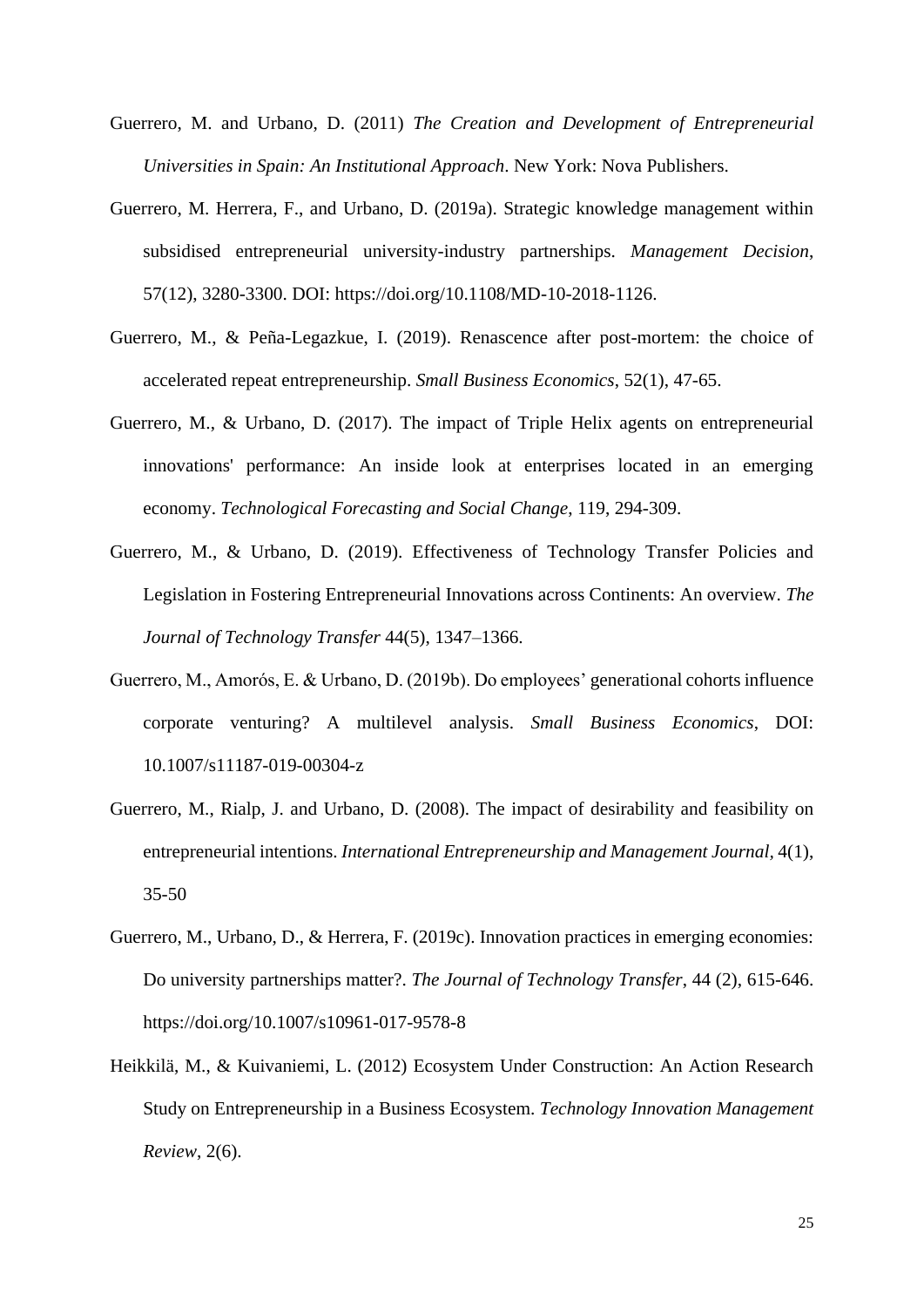- Isenberg, D. J. (2010) How to start an entrepreneurial revolution. *Harvard Business Review*, 88(6), 40-50.
- Kotnour T. (2011) An emerging theory of enterprise transformations*. Journal of Enterprise Transformation,* 1, 48–70
- Kuratko, D. F., & Audretsch, D. B. (2013). Clarifying the domains of corporate entrepreneurship. *International Entrepreneurship and Management Journal*, 9(3), 323- 335.
- Lewin, K. (1946) Action research and minority problems. *Journal of Social Issues,* 2(4), 34-46.
- Leydesdorff, L. (2012). The triple helix, quadruple helix,..., and an n-tuple of helices: Explanatory models for analysing the knowledge-based economy?. *Journal of the Knowledge Economy*, 3(1), 25-35.
- Liñán, F., Urbano, D. and Guerrero, M. (2011) Regional variations in entrepreneurial cognitions: Start-up intentions of university students in Spain. *Entrepreneurship and Regional Development*, 23(3-4), 187-125.
- MacPherson, A. (1997) The role of producer service outsourcing in the innovation performance of New York State manufacturing firms. *Annals of the Association of American Geographers*, 87(1), 52-71.
- Mason, C., & Brown, R. (2014) Entrepreneurial ecosystems and growth-oriented entrepreneurship. *Final Report to OECD, Paris, 30*(1), 77-102.
- Mccan, P. and Ortega-Argilés, R. (2011) Smart Specialisation, regional growth and applications to EU Cohesion policy. Economic Geography working paper
- Moore, J. F. (1993) Predators and prey: a new ecology of competition. *Harvard business review,* 71(3), 75-86.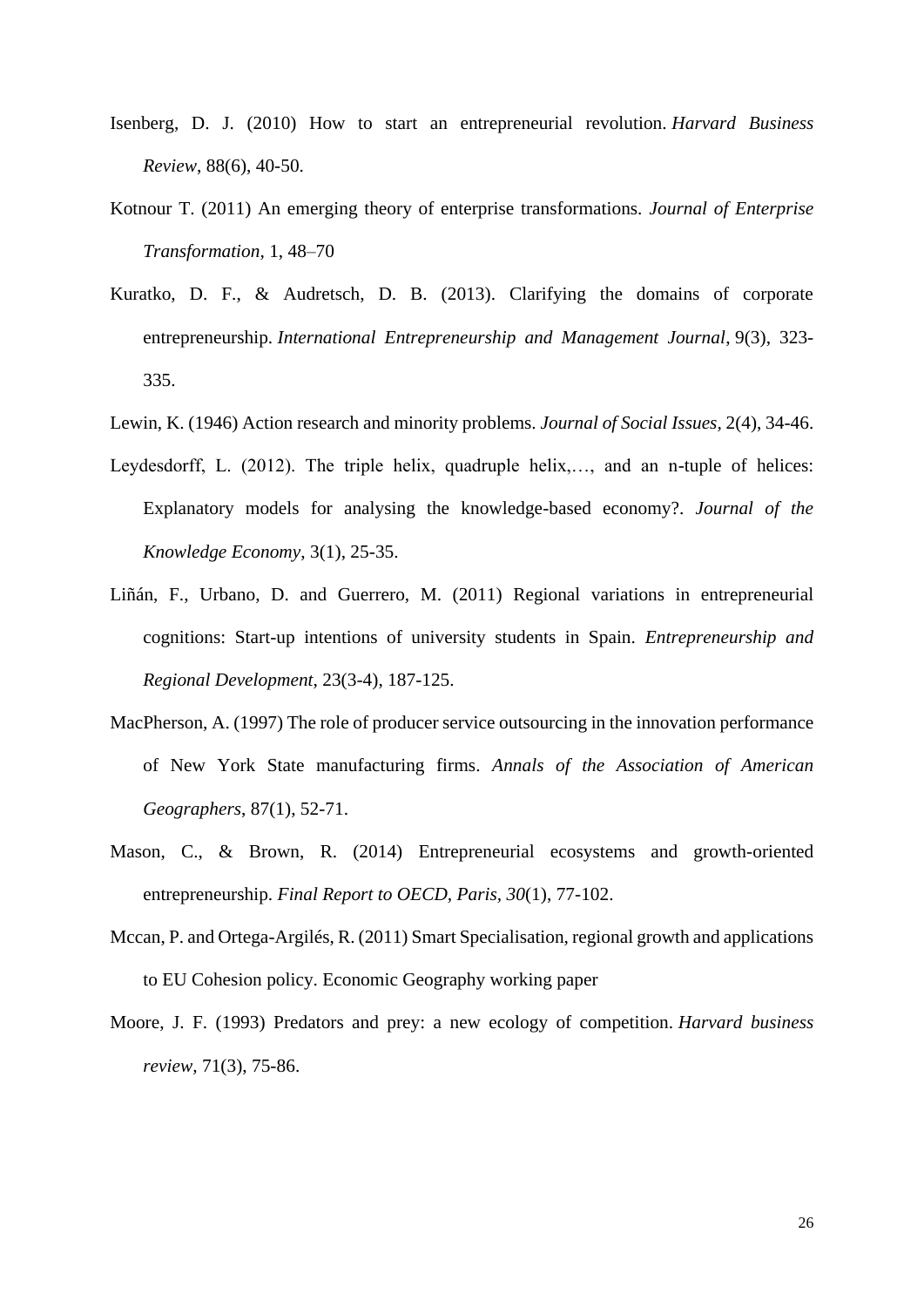- Navarro, M., Valdaliso, J.M., Aranguren, M.J. and Magro, E. (2013) A holistic approach to regional strategies: The case of the Basque Country. *Science and Public Policy*. Doi: 10.1093/scipol/sct080
- Neergaard, H., & Ulhøi, J. P. (Eds.). (2007) *Handbook of qualitative research methods in entrepreneurship*. Edward Elgar Publishing.
- North, D. C. (2005) *Understanding the Process of Economic Change*. Princeton. University Press.
- North, D.C. (1990) *Institutions, Institutional Change and Economic* Performance. Cambridge University Press, Cambridge.
- Orkestra (2013) The Basque Country Competitiveness Report 2013. Productive Transformation for tomorrow. Bilbao: Deusto Publications, Deusto Foundation-Basque Institute of Competitiveness. http://www.izmirkumelenme.org/uploads/1/8/5/3/18538236/compexecutive summary 2013.pdf
- Peña-Legazkue, I., Guerrero, M., González-Pernía, J. L., & Montero, J. (2019) *Global Entrepreneurship Monitor. Informe GEM España 2018-2019*. Ed. Universidad de Cantabria.
- Perry, C. and Zuber-Skerritt. (1992) Action Research in Graduate Management Programs. *Higher Education*, 23(2), 195-208.
- Poetz, M. K., and Schreier, M. (2012). The value of crowdsourcing: can users really compete with professionals in generating new product ideas?. *Journal of Product Innovation Management*, 29(2), 245-256.
- Porter, M. E. (1980) *Competitive Strategy: Techniques for Analyzing Industries and Competitors*. New York: Free Press.
- Porter, M., Ketels, C. and Valdaliso, J.M. (2012) *The Basque Country: Strategy for Economic Development.* Massachusetts: Harvard Business School.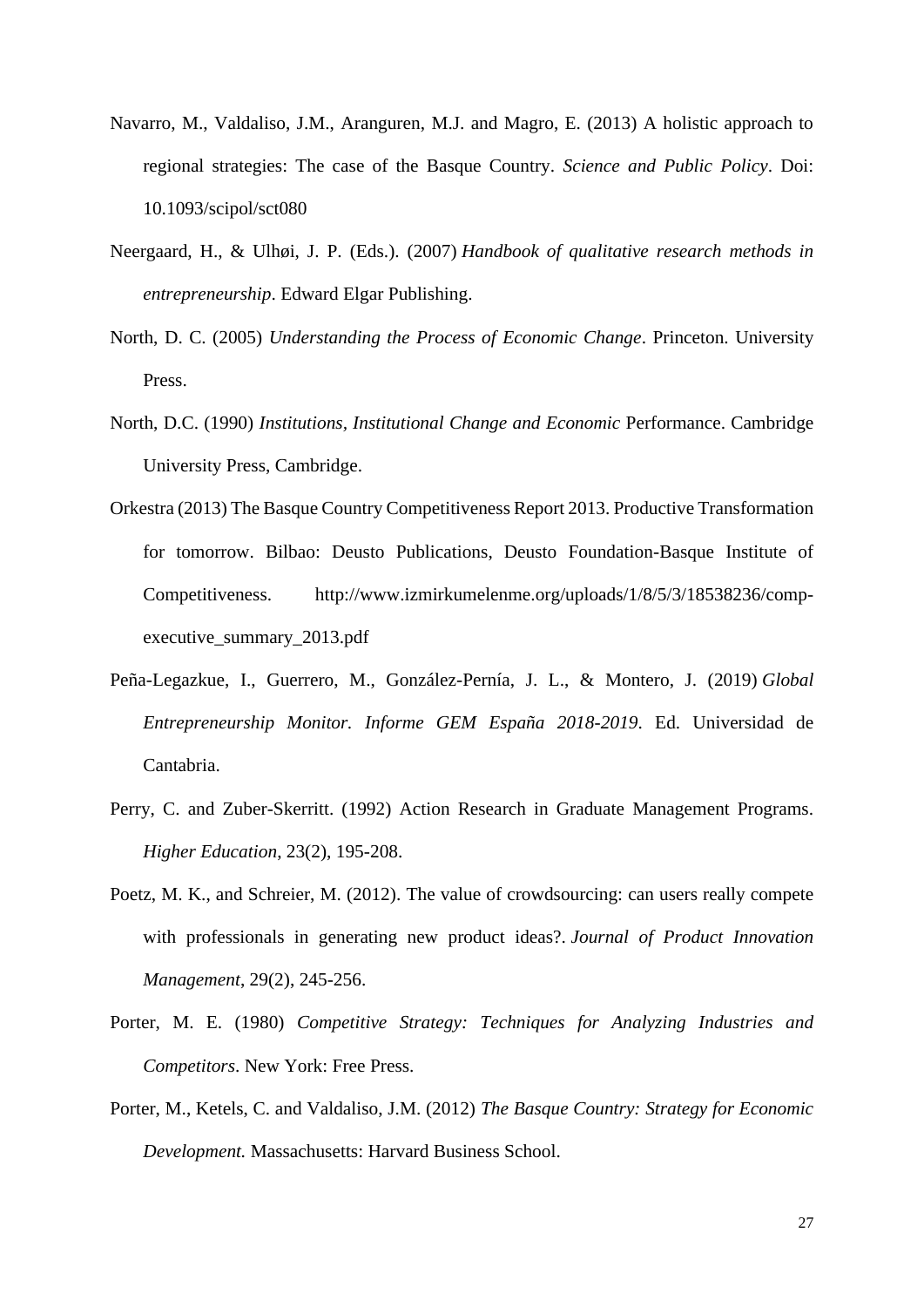- Sankaran, S., Dick, B., Passfield, R. and Swepson, P., (2002) *Effective Change Management Using Action Learning and Action Research: Concepts, Frameworks, Processes and Applications*, Lismore: SCU Press.
- Savage, G. T., Nix, T. W., Whitehead, C. J., and Blair, J. D. (1991). Strategies for assessing and managing organizational stakeholders*. The executive,* 5(2), 61-75.
- Soros, G. (2008) *The new paradigm for financial markets: the credit crisis of 2008 and what it means.* New York: Public Affairs.
- SPRI (2012) Analysis of entrepreneurial actions undertaken between 2000/2010 in the Basque Country. Basque Government. http://www.parlamento.euskadi.net/irud/09/00/032359.pdf
- Stam, E. (2015) Entrepreneurial ecosystems and regional policy: a sympathetic critique. *European Planning Studies*, 23(9), 1759–1769
- Stam, E., & van de Ven, A. (2019) Entrepreneurial ecosystem elements. Small *Business Economics,* https://doi.org/10.1007/s11187-019-00270-6
- Stiglitz, J. (2010*) Freefall: America, Free Markets, and the Sinking of the World Economy*. NewYork: W. W. Norton & Company.
- Tansley, A. G. (1935) The use and abuse of vegetational concepts and terms. *Ecology,* 16(3), 284-307.
- Teece, D. J. (2012) Dynamic capabilities: Routines versus entrepreneurial action. *Journal of management studies,* 49(8), 1395-1401.
- Urbano, D., Aparicio, S., & Audretsch, D. B. (2019a). *Institutions, Entrepreneurship, and Economic Performance.* Springer International Publishing.
- Urbano, D., Guerrero, M., Ferreira, J. J., & Fernandes, C. I. (2019b). New technology entrepreneurship initiatives: Which strategic orientations and environmental conditions matter in the new socio-economic landscape?. *The Journal of Technology Transfer*, 44(5), 1577–1602.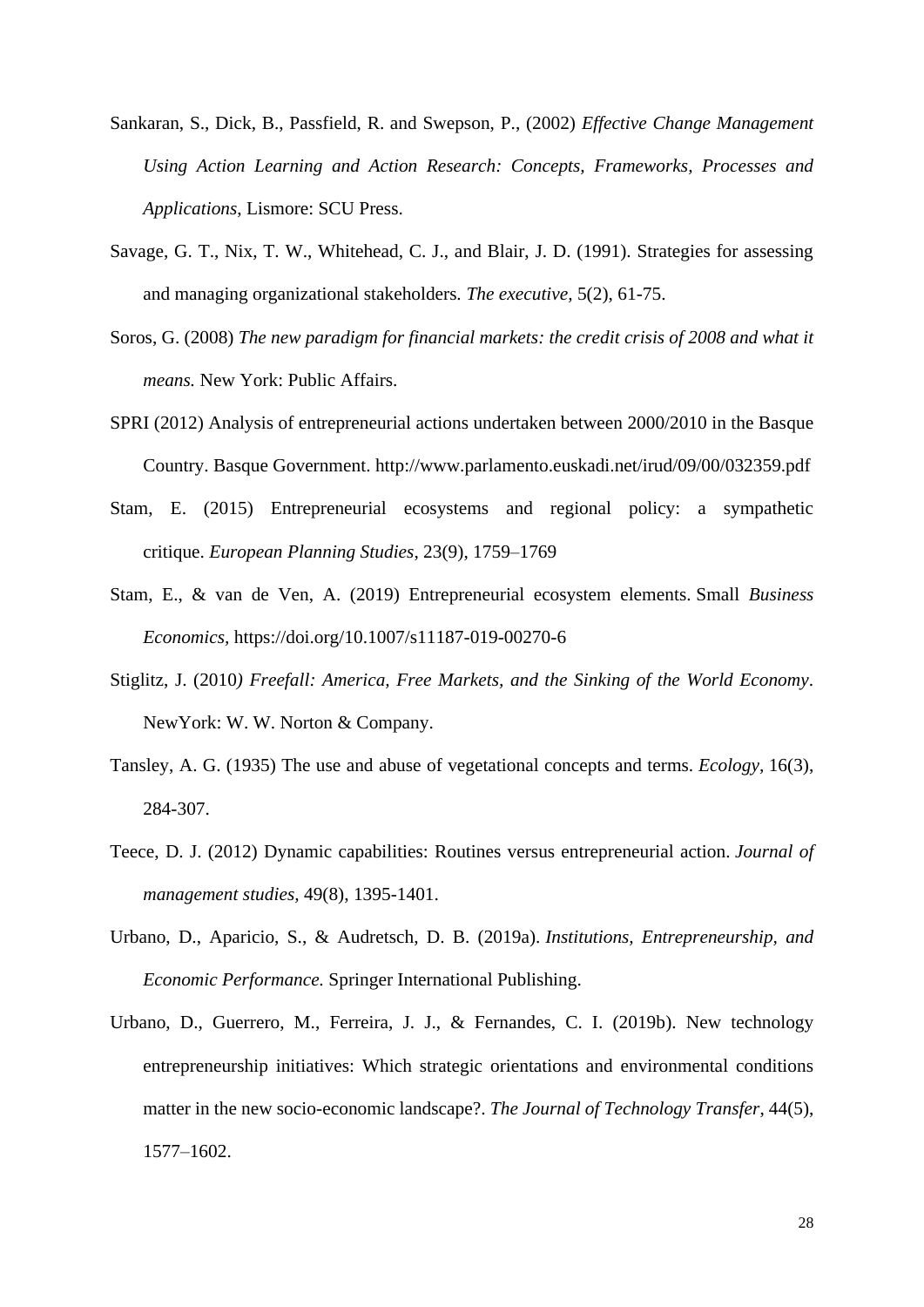- Van de Vrande, V., De Jong, J. P., Vanhaverbeke, W., and De Rochemont, M. (2009) Open innovation in SMEs: Trends, motives and management challenges. *Technovation*, 29(6), 423-437.
- Von Hippel, E. (2009) Democratizing innovation: the evolving phenomenon of user innovation. *International Journal of Innovation Science*, 1(1), 29-40.
- Vonortas, N. (2002) Building competitive firms: technology policy initiatives in Latin America, *Technology in Society*, 24(4), 433-59.
- Waller, S., Bradley, M., Hosking, I., Clarkson, J. (2013) Making the case for inclusive design. *Applied Ergonomics,* http://dx.doi.org/10.1016/j.apergo.2013.03.012

Welter, F. (2012) *Determinants of Entrepreneurship: Institutional Factors*. OECD.

Yin, R. (1984) *Case study research, design and methods.* Beverly Hills: Sage.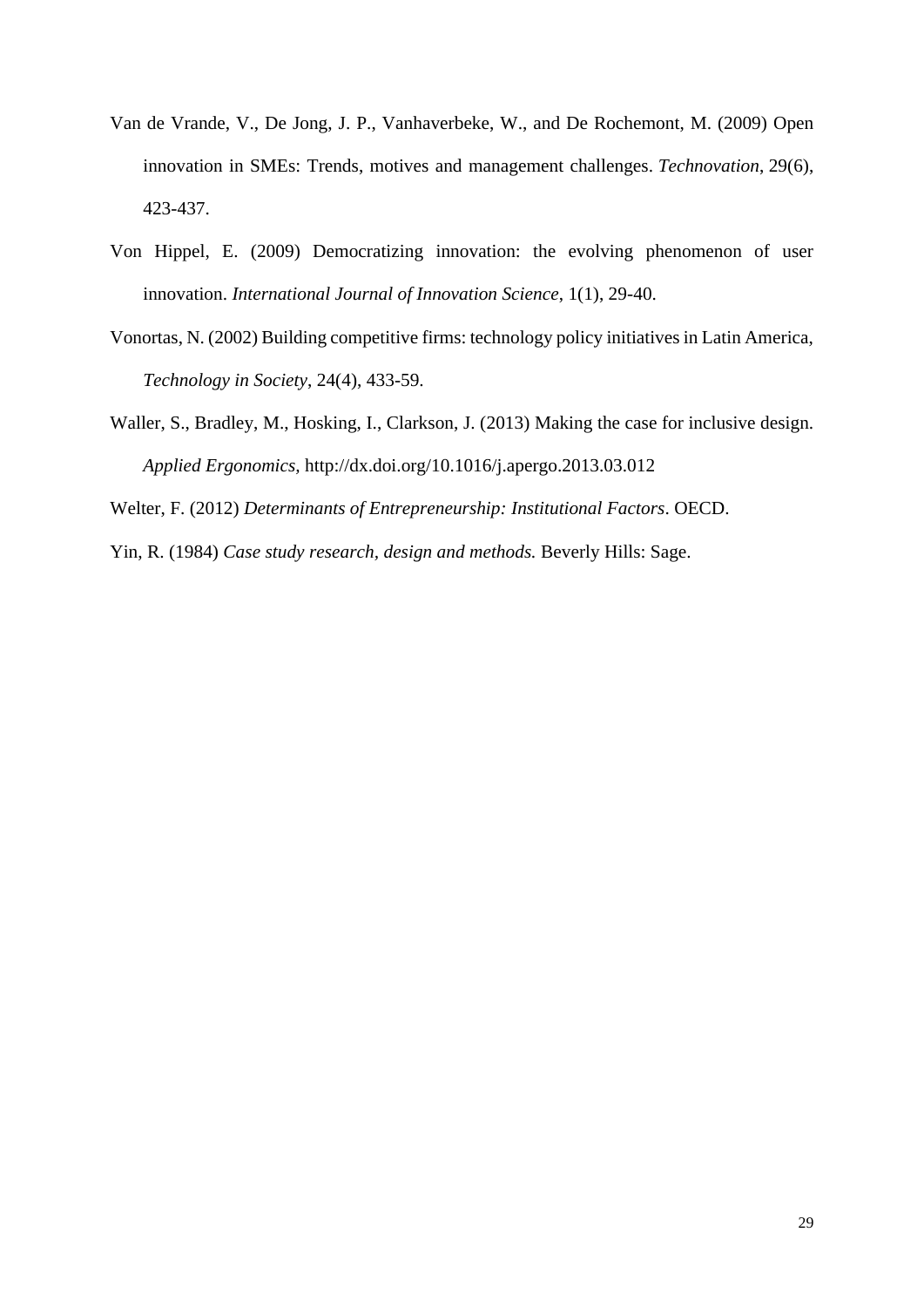# **Figure 1:** Conceptual framework



**Source**: Based on North (1990), Stam (2015), Acs et al. (2017), Chesbrough (2003) and Antonic & Hisrich (2001)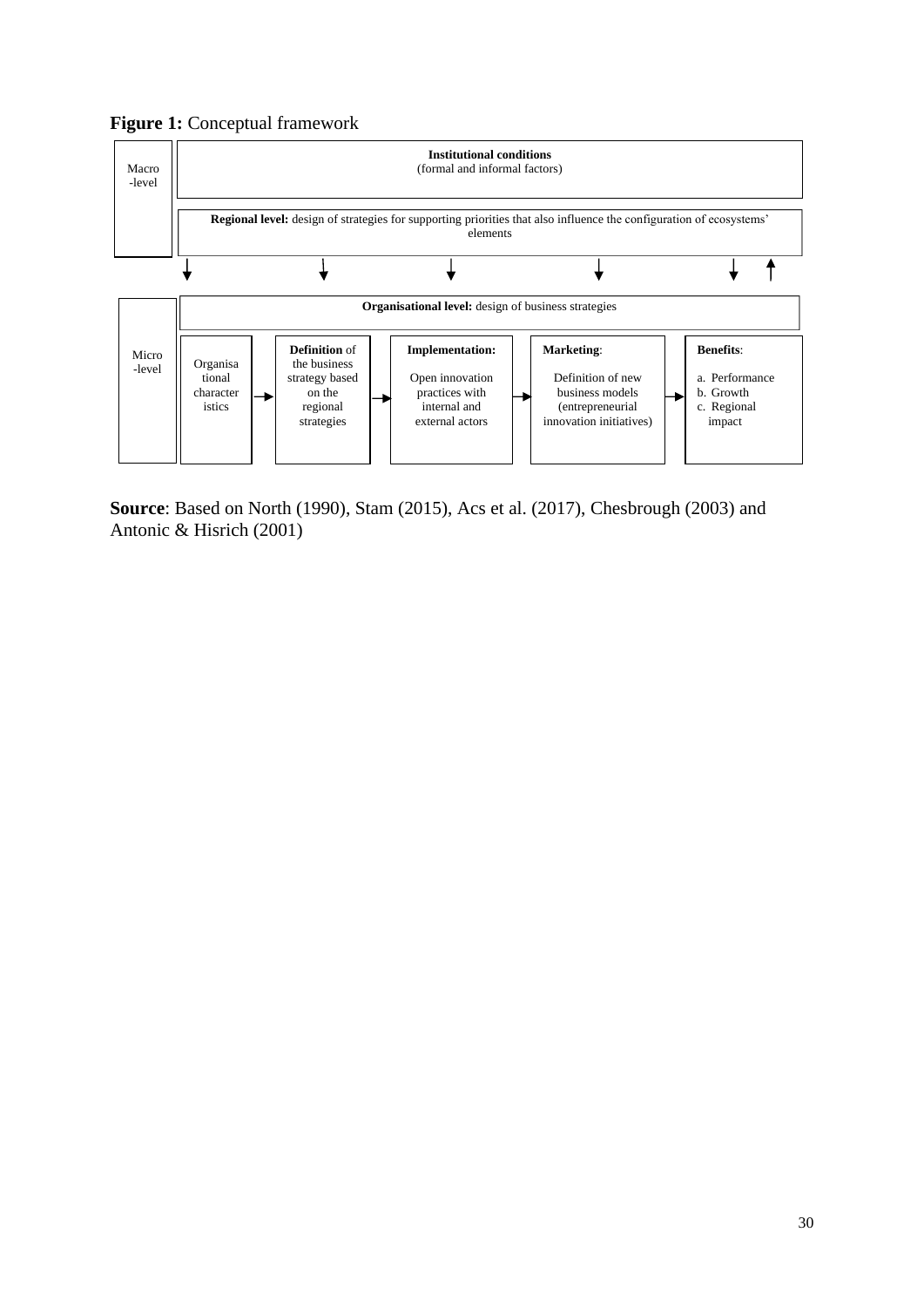Figure 2: OPEN ADF Consortium



**Source**: Authors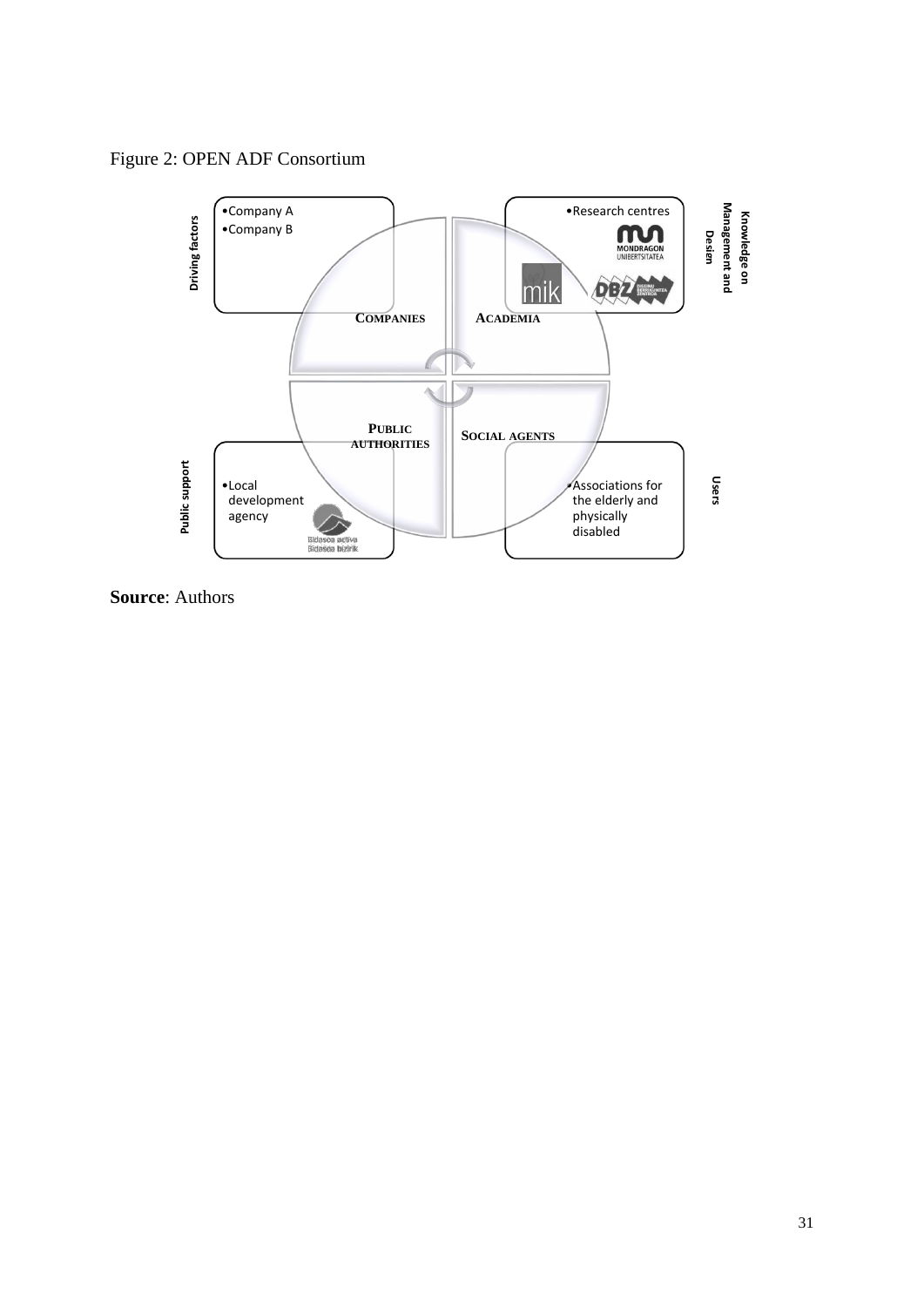

#### **Figure 3:** Regional and business alignment based on the Open ADF experience

**Source**: Authors based on North (1990), Stam (2015), Acts et al. (2017), Chesbrough (2003) and Antonic & Hisrich (2001)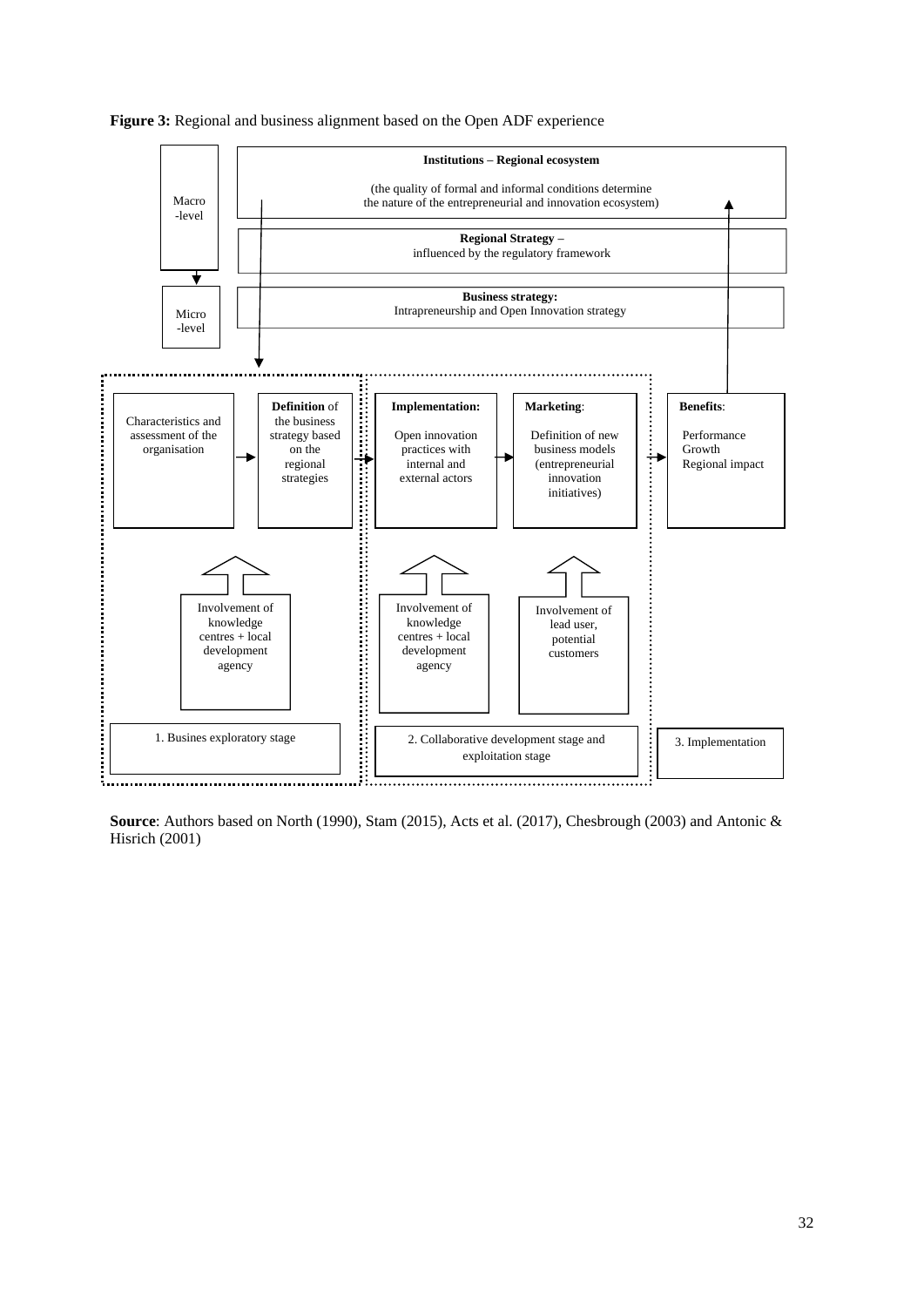**Table 1:** Companies' profile

|                                       | <b>Company A</b>                                                                                                                                                                                                                           | <b>Company B</b>                                                                                                                                                            |  |  |  |  |
|---------------------------------------|--------------------------------------------------------------------------------------------------------------------------------------------------------------------------------------------------------------------------------------------|-----------------------------------------------------------------------------------------------------------------------------------------------------------------------------|--|--|--|--|
| No. of employees                      | 22                                                                                                                                                                                                                                         | 41                                                                                                                                                                          |  |  |  |  |
| Date created                          | 1994 (spin off - Distributor)                                                                                                                                                                                                              | 1980 (originally 1952)                                                                                                                                                      |  |  |  |  |
| <b>Location</b>                       | Region of Bidasoa                                                                                                                                                                                                                          | Region of Bidasoa                                                                                                                                                           |  |  |  |  |
| <b>Sector</b>                         | Furniture (handles)                                                                                                                                                                                                                        | Furniture (metal structures)                                                                                                                                                |  |  |  |  |
| Type of legal entity                  | Limited company                                                                                                                                                                                                                            | Limited company                                                                                                                                                             |  |  |  |  |
| <b>Markets</b>                        | Local / Europe (Germany)                                                                                                                                                                                                                   | Local / America (USA)                                                                                                                                                       |  |  |  |  |
| <b>Commitment to the</b><br>region    | Promotion of local artists<br>$\bullet$<br>Social inclusion projects<br>٠<br>(inclusive design)<br>Preservation of local<br>$\bullet$<br>employment (breaking up<br>the manufacturing<br>process - centralising<br>value-added activities) | Company renowned in<br>the region for its use of<br>technology<br>Preservation of local<br>$\bullet$<br>employment (relocation -<br>centralising value-added<br>activities) |  |  |  |  |
|                                       | Entrepreneur $(A1)$<br>Manager (A1)                                                                                                                                                                                                        | Entrepreneur (B1)<br>Manager (B1)                                                                                                                                           |  |  |  |  |
| <b>Interviewees</b><br>90-120 minutes | <b>OPEN ADF Consortium</b><br>• Potential: Intrapreneur (Open ADF) and Intra-manager (Open ADF)<br>• Local development agency: three professional agents<br>• Research centres: three researchers<br>• Users: three elderly users          |                                                                                                                                                                             |  |  |  |  |

**Source**: Authors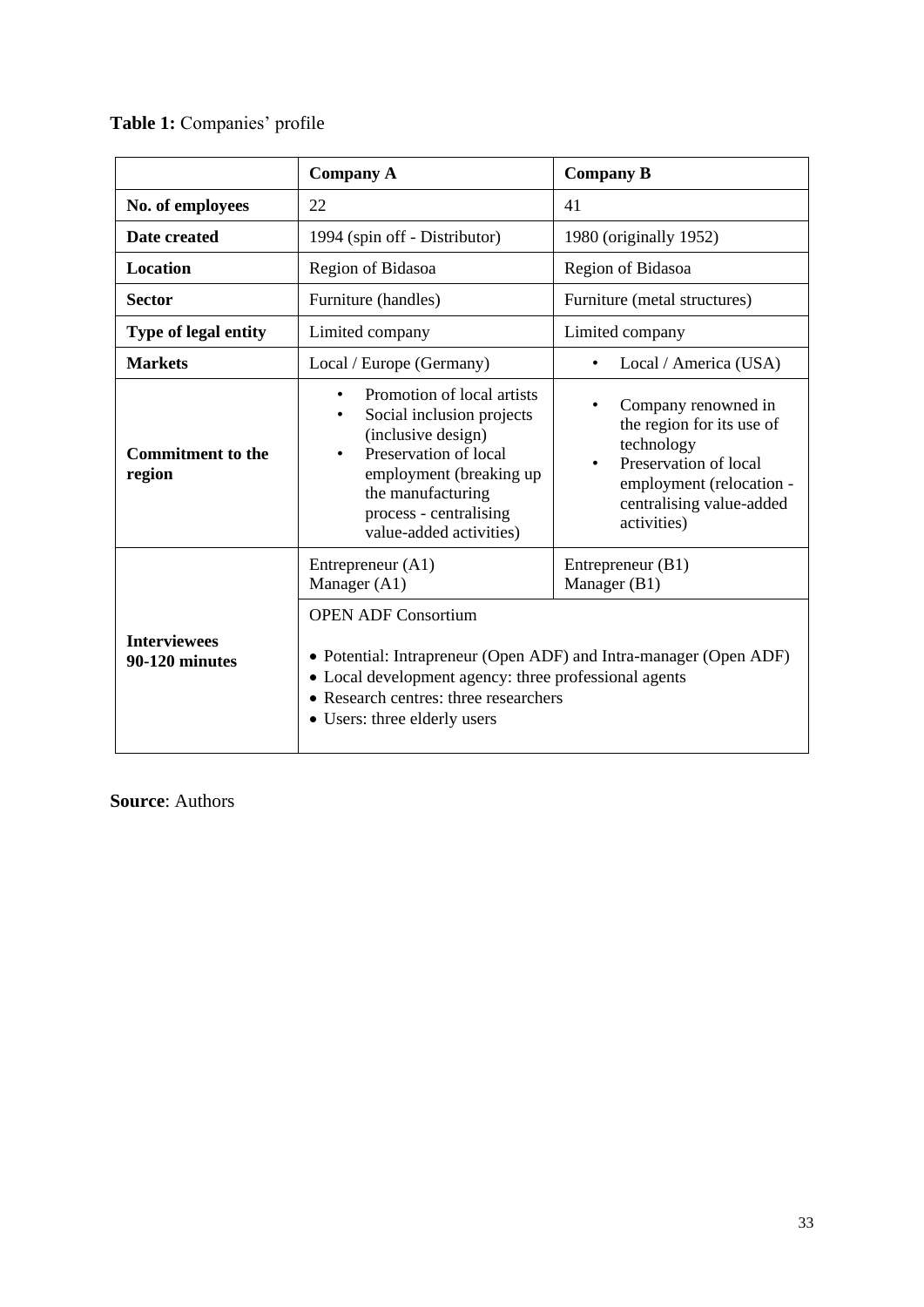## **APPENDIX 1**: Regional strategies based on the regulatory frameworks in Europe, Spain and the Basque Autonomous Community

|                                   | 2000                                                                                                                                                                                                                                                                                                                                                                                                                                                                               | 2001              | 2002 | 2003 | 2004                                                                                                                                                                                                                                                                                                                                                                                                                                                                                                                                                                                                                                                     | 2005 | 2006                                                                                                                                                                                                                                                                                                  | 2007       | 2008                                                                                                                                                                               | 2009 | 2010                                                                                                                                                                                                                                                                                                                                                                        | 2011 | 20<br>12 | <b>Future</b> |
|-----------------------------------|------------------------------------------------------------------------------------------------------------------------------------------------------------------------------------------------------------------------------------------------------------------------------------------------------------------------------------------------------------------------------------------------------------------------------------------------------------------------------------|-------------------|------|------|----------------------------------------------------------------------------------------------------------------------------------------------------------------------------------------------------------------------------------------------------------------------------------------------------------------------------------------------------------------------------------------------------------------------------------------------------------------------------------------------------------------------------------------------------------------------------------------------------------------------------------------------------------|------|-------------------------------------------------------------------------------------------------------------------------------------------------------------------------------------------------------------------------------------------------------------------------------------------------------|------------|------------------------------------------------------------------------------------------------------------------------------------------------------------------------------------|------|-----------------------------------------------------------------------------------------------------------------------------------------------------------------------------------------------------------------------------------------------------------------------------------------------------------------------------------------------------------------------------|------|----------|---------------|
| Economic<br><b>Milestones</b>     | Euskadi<br>2000                                                                                                                                                                                                                                                                                                                                                                                                                                                                    | Treaty<br>of Nice | Euro |      | Membership                                                                                                                                                                                                                                                                                                                                                                                                                                                                                                                                                                                                                                               |      |                                                                                                                                                                                                                                                                                                       | Membership | Economic<br>crisis                                                                                                                                                                 |      | Recession                                                                                                                                                                                                                                                                                                                                                                   |      |          |               |
| European<br>Commission            | 2000-2006: Information Society<br>Objectives:<br>01: Development of less advanced regions<br>02: Economic and social restructuring<br>03: Modernisation and adaptation of education systems, training and<br>employment                                                                                                                                                                                                                                                            |                   |      |      |                                                                                                                                                                                                                                                                                                                                                                                                                                                                                                                                                                                                                                                          |      | 2007-2011: Knowledge society<br>Objectives:<br>01: Regional development<br>02: Social funds                                                                                                                                                                                                           |            |                                                                                                                                                                                    |      | 2020: Entrepreneurship Action Plan<br><b>Pillars</b><br>P1: Entrepreneurship education, training to<br>support the creation and growth of companies<br>P2: Create an environment where<br>entrepreneurship can flourish and grow (funding,<br>support at various stages, bankruptcy<br>proceedings)<br>P3. Market leaders and turning attention<br>towards specific groups. |      |          |               |
| Spain                             | Ministry of Industry, Tourism and Trade<br>SME Consolidation and Competitiveness Plan 2000-2006<br>O1: Develop a culture of innovation<br>O2: Implement ICT<br>O3: Simplified administrative procedures and the creation of advanced companies<br>O4: Facilitate access to funding                                                                                                                                                                                                 |                   |      |      |                                                                                                                                                                                                                                                                                                                                                                                                                                                                                                                                                                                                                                                          |      | Ministry of Industry, Tourism and Trade<br>Business Development Plan 2007-2013<br>O1: Promote innovation<br>O2: Boost entrepreneurial initiative and social recognition (primary school to university)<br>O3: Facilitate and streamline the creation of companies<br>O4: Facilitate access to funding |            |                                                                                                                                                                                    |      | <b>Entrepreneurship Bill</b><br>$\bullet$ Funding<br>• Collaboration between players<br>• Competitiveness<br>• Internationalisation                                                                                                                                                                                                                                         |      |          |               |
| Basque<br>Autonomous<br>Community | Plan for Competitiveness, Innovation and<br>Foro<br><b>Basque</b><br>Knowledge 2000-03 + Science Technology<br>Euskadi<br>Country<br>2006-10<br>and Innovation Plan (STIP): Combined<br>(Basque<br><b>Entrepren</b><br>Supply and Demand Policy 1997-2005<br>Countr<br>eurial<br><b>Society</b><br>v<br>Department for the Promotion of Industry and<br>Forum)<br>Competitiveness:<br>Competitiveness:<br>1. Innovation<br>2. Internationalisation<br>3. Investment and employment |                   |      |      | <b>Plan for Business Competitiveness and Social</b><br><b>Business Competitiveness Plan</b><br>Innovation 2006-09 + STIP: Results-oriented policy<br>$2010 - 13 +$<br>Department for the Promotion of<br>Department for the Promotion of Industry and<br>Industry and Competitiveness:<br>1. Initiatives for a more open economy<br>2. Initiatives for a more innovative,<br>1. Industrial relaunch<br>2. Clusterisation Program<br>entrepreneurial and technological<br>3. Entrepreneurial activities that hold added value<br>economy<br>4. Stimulation of business activity<br>3. Initiatives for a sustainable<br>5. Internationalisation<br>economy |      |                                                                                                                                                                                                                                                                                                       |            | ECO-Euskadi 2020<br>Four cross-cutting focuses:<br>1. Innovation and knowledge<br>2. Youth on the move.<br>3. Employment<br>4. Quality requirements<br><b>Smart specialisation</b> |      |                                                                                                                                                                                                                                                                                                                                                                             |      |          |               |

Source: Based on Basque Government (2011), Porter et al. (2012), SPRI (2012), Orkestra (2013), Navarro et al., (2013), González-Pernía et al. (2015).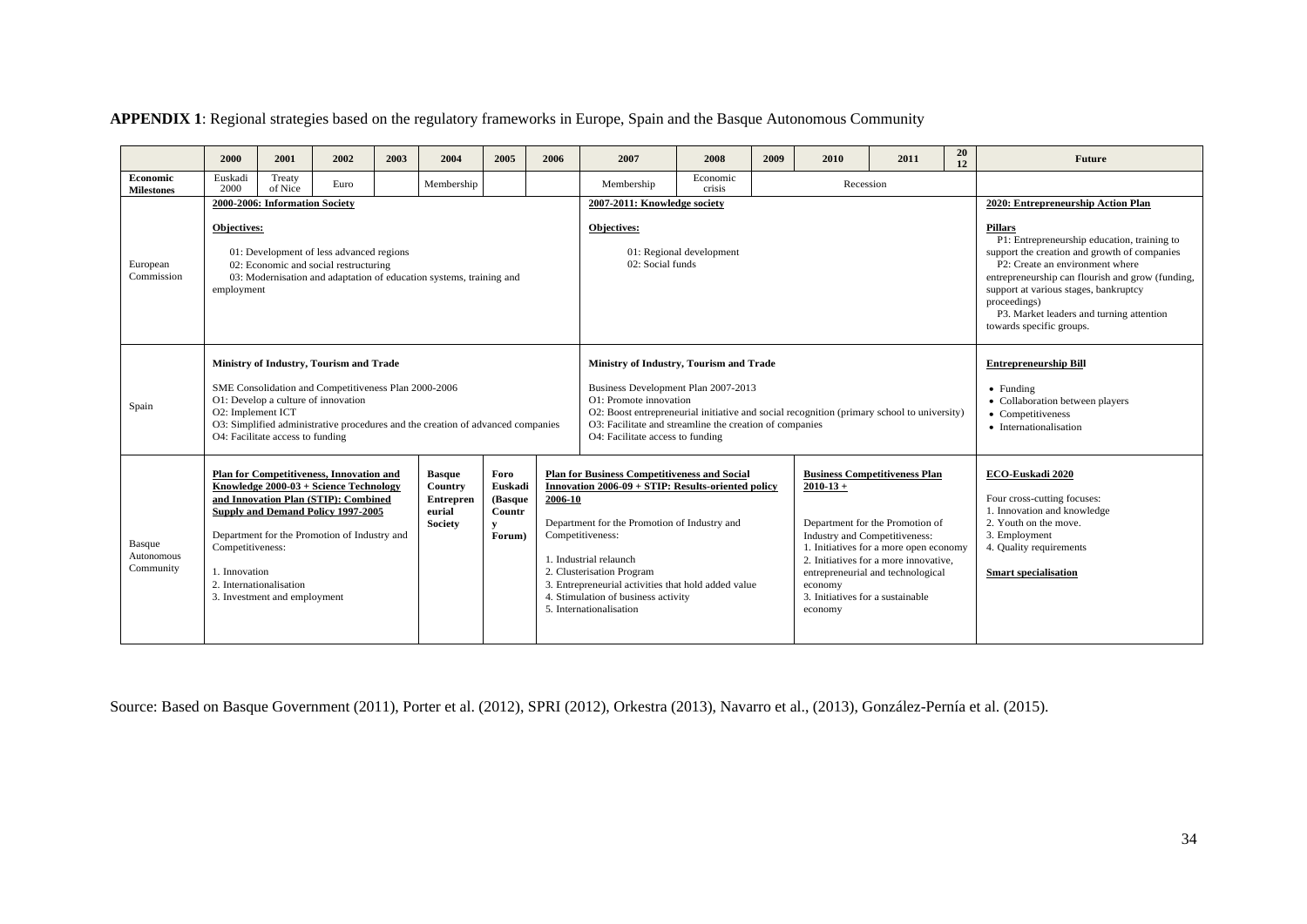## **APPENDIX 2:** Business Practices

| <b>Criteria</b>             | Sub-criteria                                                | <b>Assessment</b>                                                                                                                                                                                                                                                                                            |                                                                                                                                                                                                                                                                                                                                  |  |  |  |  |  |  |
|-----------------------------|-------------------------------------------------------------|--------------------------------------------------------------------------------------------------------------------------------------------------------------------------------------------------------------------------------------------------------------------------------------------------------------|----------------------------------------------------------------------------------------------------------------------------------------------------------------------------------------------------------------------------------------------------------------------------------------------------------------------------------|--|--|--|--|--|--|
|                             |                                                             | <b>COMPANY A</b>                                                                                                                                                                                                                                                                                             | <b>COMPANY B</b>                                                                                                                                                                                                                                                                                                                 |  |  |  |  |  |  |
| Leadership                  | Management is involved<br>in innovation                     | Innovation management is a topic which is included in the agenda of the Executive Board,<br>but the management still does not have significant involvement in innovation activities.                                                                                                                         | Innovation management occasionally features in the agenda of the Executive Board.                                                                                                                                                                                                                                                |  |  |  |  |  |  |
|                             | Coherence between<br>strategies and<br>managerial behaviour | The company is firmly committed to innovation, but collaboration between departments is<br>not promoted in the framework of innovation initiatives.                                                                                                                                                          | Collaboration between departments is promoted in the framework of innovation initiatives                                                                                                                                                                                                                                         |  |  |  |  |  |  |
|                             | Communication                                               | The organisation does not communicate its policy, strategy, objectives and goals with<br>regards to innovation.                                                                                                                                                                                              | Cases in which innovation-related content has been communicated through information<br>provided by management have been few and far between.                                                                                                                                                                                     |  |  |  |  |  |  |
|                             | Capacity for change                                         | Several organisational changes have arisen as a result of being required to implement<br>innovation management strategy and policy effectively, but the scope of these has been<br>limited.                                                                                                                  | Several significant organisational changes have arisen as a result of being required to<br>implement innovation management strategy and policy effectively.                                                                                                                                                                      |  |  |  |  |  |  |
| <b>Strategy</b>             | Mission and vision                                          | Strategic objectives related to innovation have been set out, but without being translated into<br>specific action.                                                                                                                                                                                          | Strategic objectives related to innovation have been set out.                                                                                                                                                                                                                                                                    |  |  |  |  |  |  |
|                             | The strategy is<br>outward-looking                          | In commercial network operations, the most significant events are reported to the company<br>by monitoring procedures. The company also has steady information about the competition<br>and the development of markets.<br>However, it has not systematically identified the environment.                    | The company has steady information about the competition and the development of<br>markets. When reviewing the strategic plan, the company has taken into account<br>information related to the environment that has been systematically identified.                                                                             |  |  |  |  |  |  |
|                             | Innovation as an<br>essential strategy of<br>the company    | The company strategy is proactive with regards to innovation. As a result, the company has<br>launched business initiatives that break the status quo within its sector. It has also identified<br>an opportunity for business diversification, thereby taking advantage of its strengths (know-<br>$how)$ . | The strategic planning process considers factors related to innovation and technological<br>development, including measures with budgetary appropriation and an estimation as to their<br>impact.                                                                                                                                |  |  |  |  |  |  |
|                             | Coherence between<br>strategy and<br>systems                | The procedures for implementing objectives include those related to innovation. However,<br>the systems for measuring performance and recognition do not feature criteria related to<br>innovation.                                                                                                          | The Management Plan outlines interdepartmental objectives with regards to innovation.                                                                                                                                                                                                                                            |  |  |  |  |  |  |
| People and<br>participation | People management                                           | Innovation needs are identified, but they are not fully incorporated into selection plans: they<br>only consider the development of individuals' innovation skills on an occasional and<br>sporadic basis                                                                                                    | Innovation needs are identified, but they are not fully incorporated into selection plans: they<br>only consider the development of individuals' innovation skills on an occasional and<br>sporadic basis.                                                                                                                       |  |  |  |  |  |  |
|                             | Involvement<br>and acceptance<br>of<br>responsibilities     | The organisation is contemplating the development of more open control systems, where<br>individuals have increased freedom about action and more decision-making power.                                                                                                                                     | The organisation is contemplating the development of more open control systems, where<br>individuals have increased freedom concerning action and more decision-making power<br>(initial stages). The tasks assigned to individuals may be either general or specific and have<br>much variety. These involve innovative action. |  |  |  |  |  |  |
|                             | Reward and recognition                                      | There is no structured recognition system in place that includes innovation as a factor.                                                                                                                                                                                                                     | The system for measuring performance in the company features criteria related to innovation<br>and strategic objectives.                                                                                                                                                                                                         |  |  |  |  |  |  |
|                             | Innovation culture                                          | There is an active culture of experimentation within the company.<br>Innovation is viewed as a responsibility in which customers and suppliers must be involved                                                                                                                                              | Innovation is viewed as being the responsibility of a small team.                                                                                                                                                                                                                                                                |  |  |  |  |  |  |
|                             | Satisfaction of individuals                                 | There is little or no reference to factors which boost the satisfaction and involvement of<br>individuals                                                                                                                                                                                                    | The company is aware of the factors which promote satisfaction within the firm, but<br>innovation does not resolutely feature in the improvement measures.                                                                                                                                                                       |  |  |  |  |  |  |